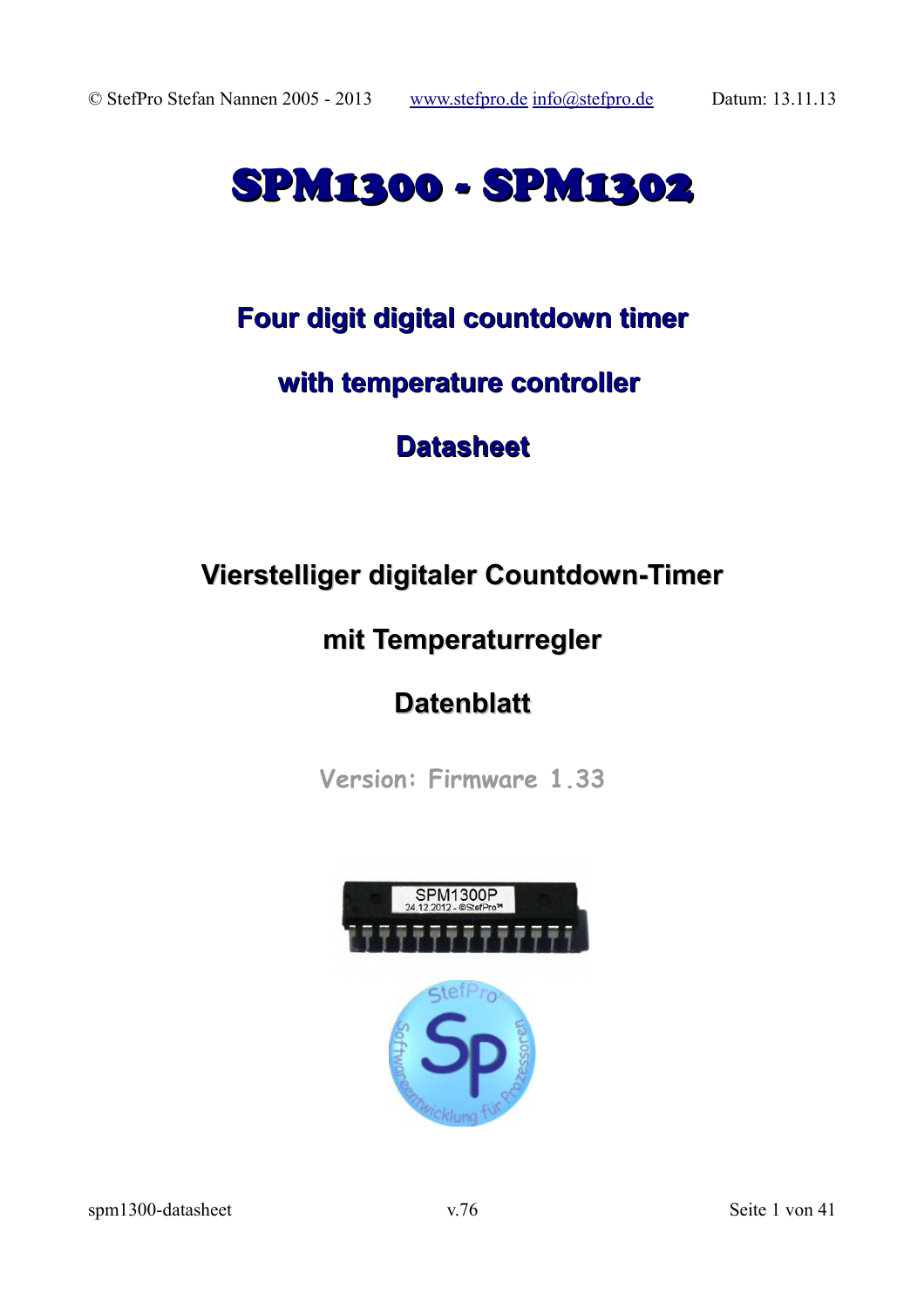# **Contents-Inhaltsverzeichnis**

| Application and function description - Anwendung und Funktionsbeschreibung3 |  |
|-----------------------------------------------------------------------------|--|
|                                                                             |  |
|                                                                             |  |
|                                                                             |  |
|                                                                             |  |
|                                                                             |  |
|                                                                             |  |
|                                                                             |  |
|                                                                             |  |
|                                                                             |  |
| Advanced heating two-point controller - Erweiterter Heiz-Zweipunktregler13  |  |
|                                                                             |  |
|                                                                             |  |
|                                                                             |  |
|                                                                             |  |
|                                                                             |  |
|                                                                             |  |
|                                                                             |  |
|                                                                             |  |
|                                                                             |  |
|                                                                             |  |
|                                                                             |  |
|                                                                             |  |
|                                                                             |  |
|                                                                             |  |
|                                                                             |  |
|                                                                             |  |
|                                                                             |  |
|                                                                             |  |
|                                                                             |  |
|                                                                             |  |
|                                                                             |  |
|                                                                             |  |
|                                                                             |  |
| Garantie.                                                                   |  |
|                                                                             |  |
|                                                                             |  |
|                                                                             |  |

# **English - Englisch**

# **German - Deutsch**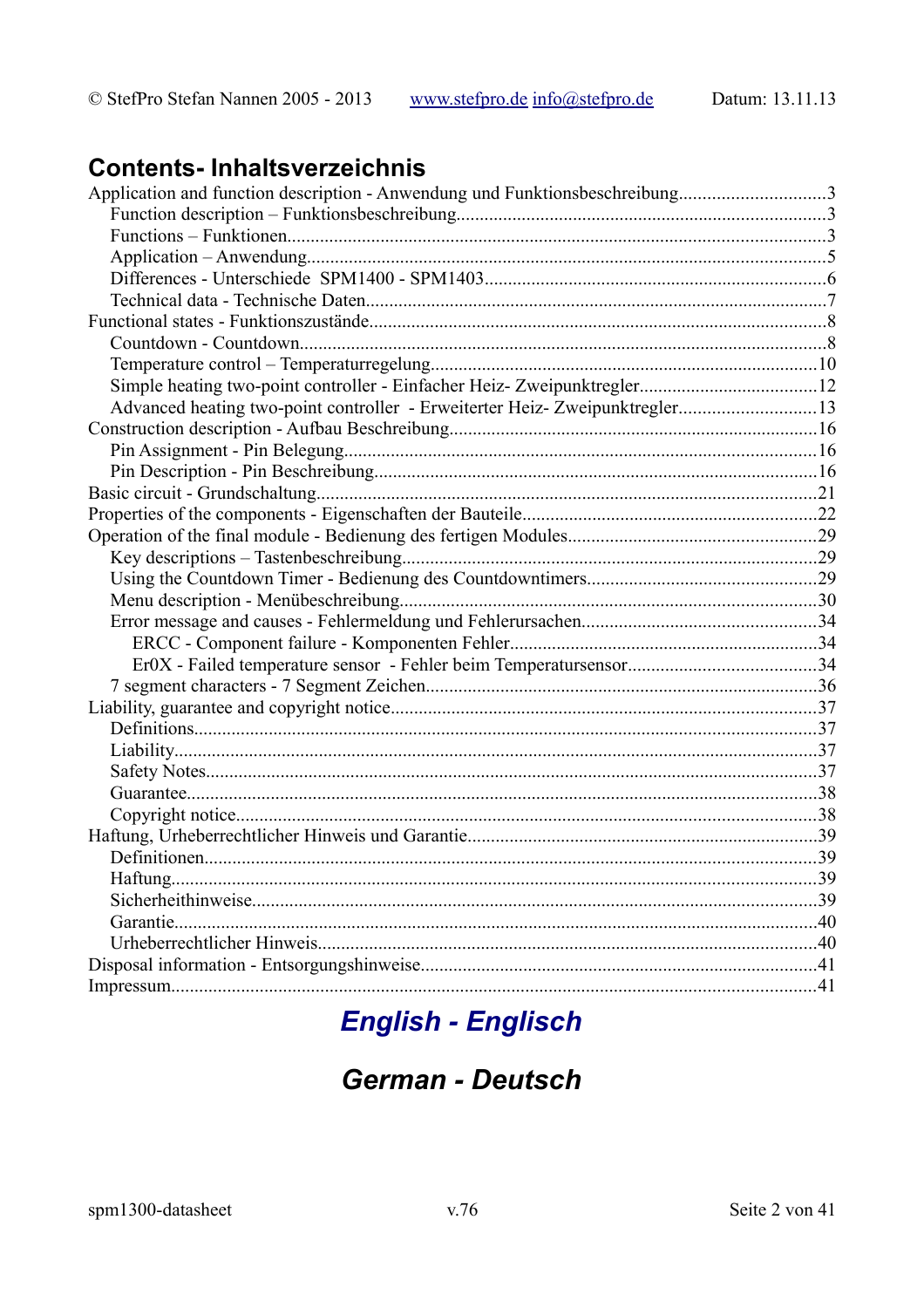# **Application and function description - Anwendung und Funktionsbeschreibung**

### *Function description – Funktionsbeschreibung*

### *English:*

The IC is a SPM1300 - SPM1302 Digital mono-flop IC with display and buttons setting up comparable with the well-known 555 timer as a monostable multivibrator. Additionally, it has a temperature control for heating.

The IC SPM1300 - SPM1302 is a programmed microcontroller of the AVR family by Atmel. The circuit can be used for different purposes, because the target file is free for download, the circuit can be arbitrarily Modified.

#### *Deutsch:*

Das IC SPM1300 - SPM1302 ist ein Digitales Mono-Flop IC mit Display und Tasten Einstellung ,vergleichbar mit dem bekannten Timer 555 als Mono-Flop aufgebaut. Zusätzlich hat es eine Temperaturregelung zum Heizen.

Das IC SPM1300 - SPM1302 ist ein programmierter Mikrocontroller der AVR Familie von Atmel.

Die Schaltung kann für unterschiedliche Zwecke verwendet werden, da die Target Datei frei zum Download steht, kann die Schaltung beliebig Modifiziert werden.

### *Functions – Funktionen*

### *English:*

- Adjustable digital timer ranges from 1 second to 99 minutes and 59 seconds
	- The set time is stored in the internal EEPROM
	- Easy to start, with just one touch
	- Pause function interrupts, the countdown
	- Signal sounds after the time, for a given time or to press the button start-stop.
	- An output for switching loads, relays, solid relays or similar. After inverting transistor BC547C 100mA output load (or similar type).
	- This IC has the Classic Screen display and the new standard display, the differences are seen to www.stefpro.de as gif video.
- Adjustable temperature control for heating
	- Uses the temperature sensor LM35
	- 1 or 2 temperature sensors usable for averaging, suitable for large heating area or where higher accuracy is required.
	- You can select 4 different display options for the temperature:
		- 1. No automatic display of temperature
		- 2. Show with changes in temperature
		- 3. View the temperature will reach
		- 4. Always show, except if the countdown timer in the operation.
	- The display mode can be set in the menu.
	- Error message at open input, unrealistic temperature change or to big differences between the temperature sensors in the average mode, with simultaneous shutdown of the regulation
	- 2 control algorithms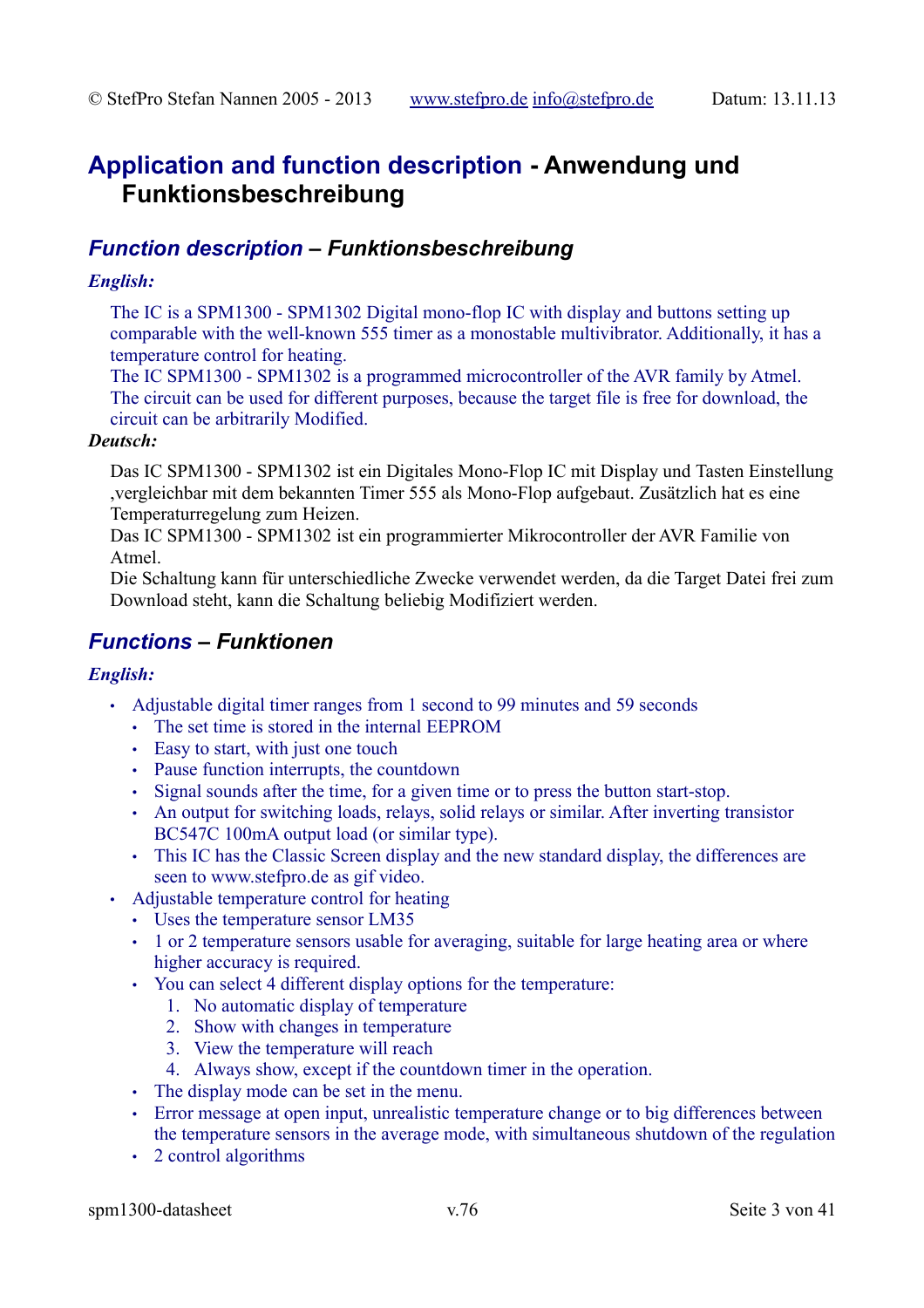- 1. Enhanced heating two-point controller, the slow approach to temperature in order to avoid an excess temperature
- 2. Simple heating-off controller, to reduce the switching of heating, ideal for halogen heaters
- Adjustable temperature hysteresis  $1 \circ C$  to  $6 \circ C$
- An output for switching loads, relays, solid relays or similar. After inverting transistor BC547C 100mA output load (or similar type).
- Extra Menu button to change the settings easily.
- LED test, at power up all the LEDs turned on for 1 second in order to facilitate the quality control.
- It requires no additional IC's except of a voltage regulator.
- Low power consumption. Requires a power below 100 mW.

### *Deutsch:*

- Einstellbarer digitaler Zeitschalter im Bereich von 1 Sekunde bis 99 Minuten und 59 Sekunden
	- Die Eingestellte Zeit wird im internen EEPROM gespeichert
	- Einfacher Start, mit nur einem Tastendruck
	- Pause-Funktion, unterbricht den Countdown
	- Signalton ertönt nach Ablauf der Zeit, für eine einstellbare Zeit oder bis zum betätigen des Tasters Start-Stop.
	- Ein Ausgang zum Schalten von Lasten, Relais, Solid Relais oder ähnlichem. Nach dem invertierenden Transistor BC547C 100mA Ausgangslast ( oder Ähnlichem Typ).
	- Dies IC besitzt die Classic Display Darstellung und die neue Standard Darstellung, die Unterschiede sind auf www.stefpro.de als gif Video zu sehen.
- Einstellbare Temperaturregelung für Heizung
	- Nutzt den Temperatursensor LM35
	- 1 oder 2 Temperatursensoren nutzbar zur Mittelwertbildung, geeignet für große Heizvolumen oder wo eine höhere Genauigkeit benötigt wird.
	- Es können 4 verschiedene Anzeigevarianten für die Temperatur ausgewählt werden:
		- 1. keine Automatische Anzeige der Temperatur
		- 2. bei Änderungen der Temperatur anzeigen
		- 3. die Temperatur bis zum erreichen anzeigen
		- 4. Immer anzeigen, außer der Countdowntimer ist im betrieb.
	- Der Modus vom Display kann im Menü eingestellt werden.
	- Fehlermeldung bei offenem Eingang, unrealistischer Temperaturänderung oder zu großen Unterschieden zwischen den Temperatursensoren im Mittelwertmodus, mit gleichzeitiger Ausschaltung der Regelung
	- 2 Regelalgorithmen
		- 1. Erweiterter Heiz- Zweipunktregler, langsame Annäherung an die soll Temperatur um eine Übertemperatur zu vermeiden
		- 2. Einfacher Heiz- Zweipunktregler, zur reduziert das Schalten der Heizung, ideal bei Halogenheizungen
	- Einstellbare Temperaturhysterese, 1 °C bis 6 °C
	- Ein Ausgang zum Schalten von Lasten, Relais, Solid Relais oder ähnlichem. Nach dem invertierenden Transistor BC547C 100mA Ausgangslast ( oder Ähnlichem Typ).
- Extra Menü Taster um die Einstellungen einfach zu verändern.
- LED Test, beim Einschalten werden alle für 1 s LEDs eingeschaltet, um die Qualitätskontrolle zu erleichtern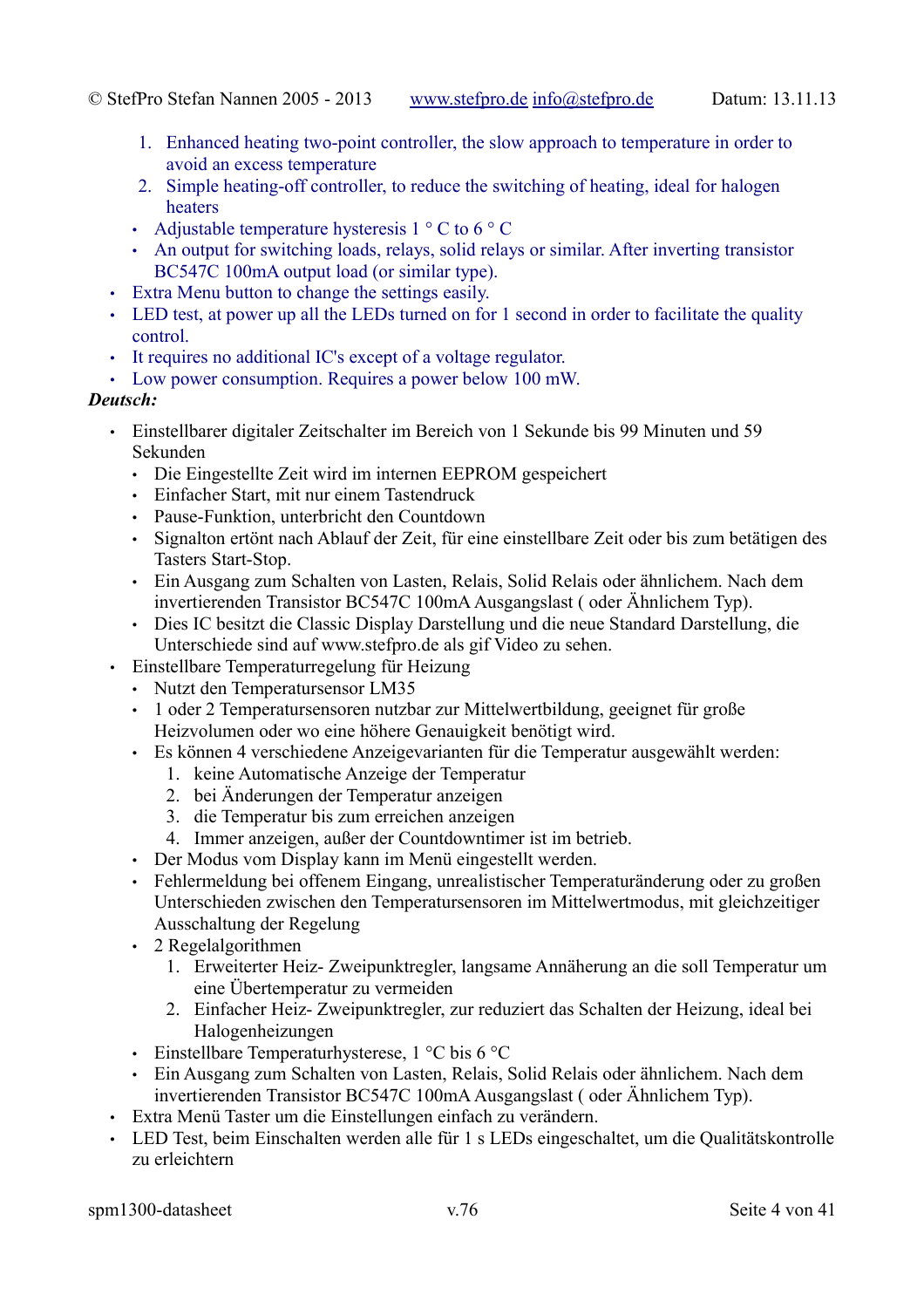- Es werden außer eines Spannungsreglers keine zusätzlichen IC's benötigt.
- Geringe Leistungsaufnahme. Benötigt eine Leistung unter 100 mW.

# *Application – Anwendung*

### *English:*

This is a digital timer IC (Short-time timer, countdown timer) including heating regulation with display and buttons to adjust the time and start.

For the complete feature only a few external components are required.

- By combination of the timer and temperature control function, the IC is ideal for spray etching equipment or similar suitable.
- Time and temperature controller for ovens.

### *Deutsch:*

Dies ist ein digitales Zeitschalter-IC (Kurzzeittimer, CountDown-Timer) inklusive Heizungsregelung, mit Display und Tasten zum einstellen der Zeit und starten. Für die komplette Funktion werden nur wenige externe Bauteile benötigt.

- Durch Kombination der Timer und Temperaturregelfunktion ist das IC ideal für Sprühätzanlagen oder ähnlichem geeignet.
- Zeit und Temperatur controller für Öfen.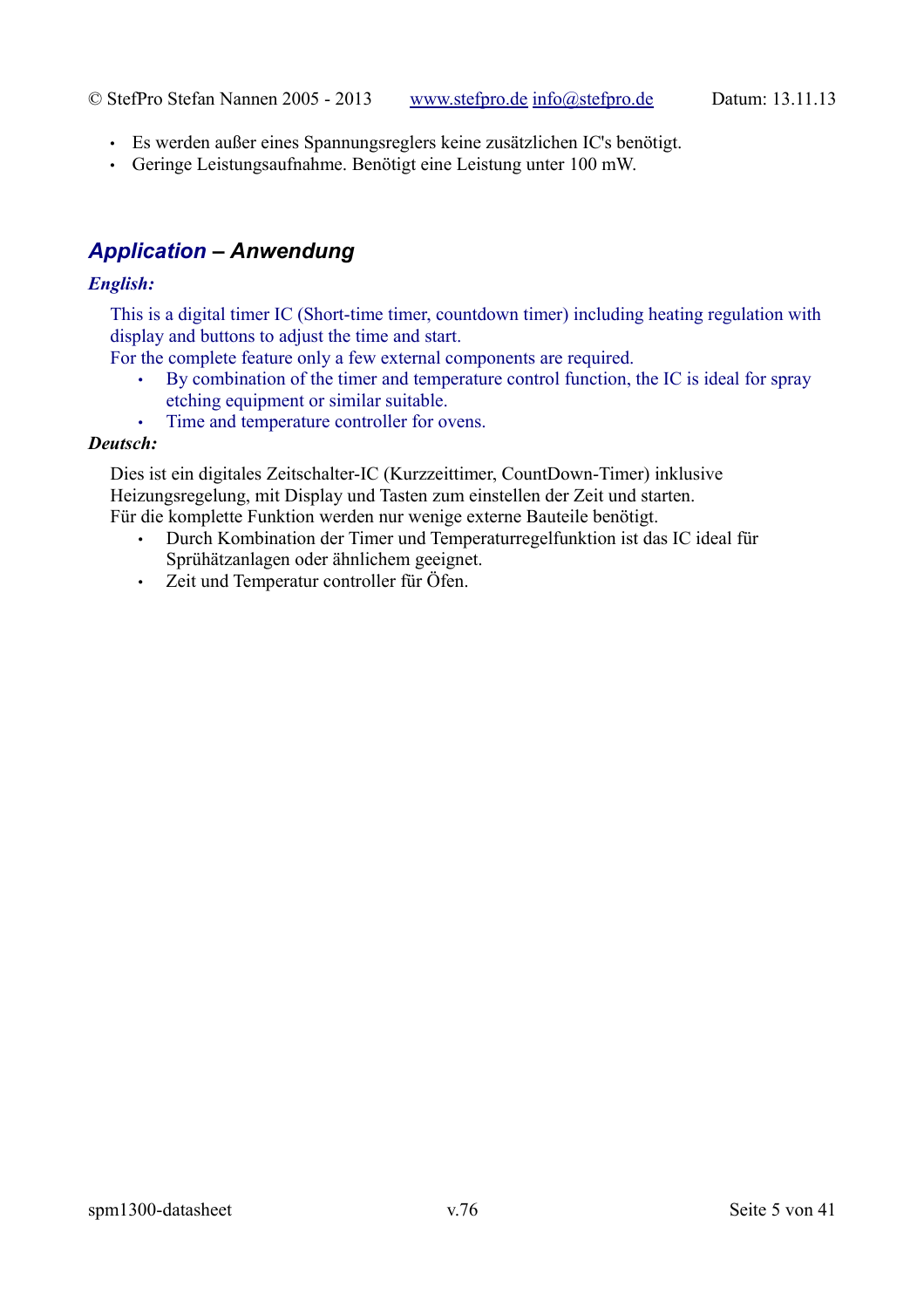# *Differences - Unterschiede SPM1300 - SPM1302*

### *English:*

The IC's have the classic presentation and display the new standard view, these differences can be seen on www.stefpro.de as gif video.

The display mode can be set in the menu. If you prefer an IC with a specific mode, you can order this by email.

| IC | <b>Time</b>                                                                       | <b>Temperature Menu</b>                          |  |
|----|-----------------------------------------------------------------------------------|--------------------------------------------------|--|
|    | SPM1300 1 second to 99 minutes and 59 seconds                                     | 10 to 90 ° C T, A, D, I                          |  |
|    | SPM1301 10 milliseconds to 99 seconds and 99 milliseconds 10 to 90 ° C T, A, D, I |                                                  |  |
|    | SPM1302 1 minute to 99 hours and 59 minutes                                       | $10 \text{ to } 90^{\circ} \text{ C}$ T, A, D, I |  |
|    |                                                                                   |                                                  |  |

Menu items:

- -: No menu
- T: Temperature settings
- A: Buzzer settings
- D: Display mode
- I: Information of IC. TYP, VERSION

### *Deutsch:*

Die IC's besitzen die Classic Display Darstellung und die neue Standard Darstellung, diese Unterschiede sind auf www.stefpro.de als gif Video zu sehen.

Der Display Modus kann im Menü eingestellt werden. Sollten Sie ein IC mit einem bestimmten Modus bevorzugen können Sie dieses per email Bestellen.

| $\bf IC$       | Zeit.                                                    | <b>Temperatur</b>        | Menü |
|----------------|----------------------------------------------------------|--------------------------|------|
| <b>SPM1300</b> | 1 Sekunde bis 99 Minuten und 59 Sekunden                 | 10 bis 90 ° C T, A, D, I |      |
| SPM1301        | 10 Millisekunden bis 99 Sekunden und 99<br>Millisekunden | 10 bis 90 ° C T, A, D, I |      |
| SPM1302        | 1 Minuten bis 99 Stunden und 59 Minuten                  | 10 bis 90 ° C T, A, D, I |      |
|                |                                                          |                          |      |

### Menüeinträge:

- -: kein Menü
- T: Temperatur Einstellungen
- A: Summereinstellung
- D: Displaymodus

I: Informationen zum IC. TYP, VERSION

# *Technical data - Technische Daten*

### *English:*

- Voltage (VCC): 2.7 V 5 V
- Current:  $20 \text{ mA}$  (at  $5 \text{ V}$ )
- Power: approximately 100mW (at 5 volts)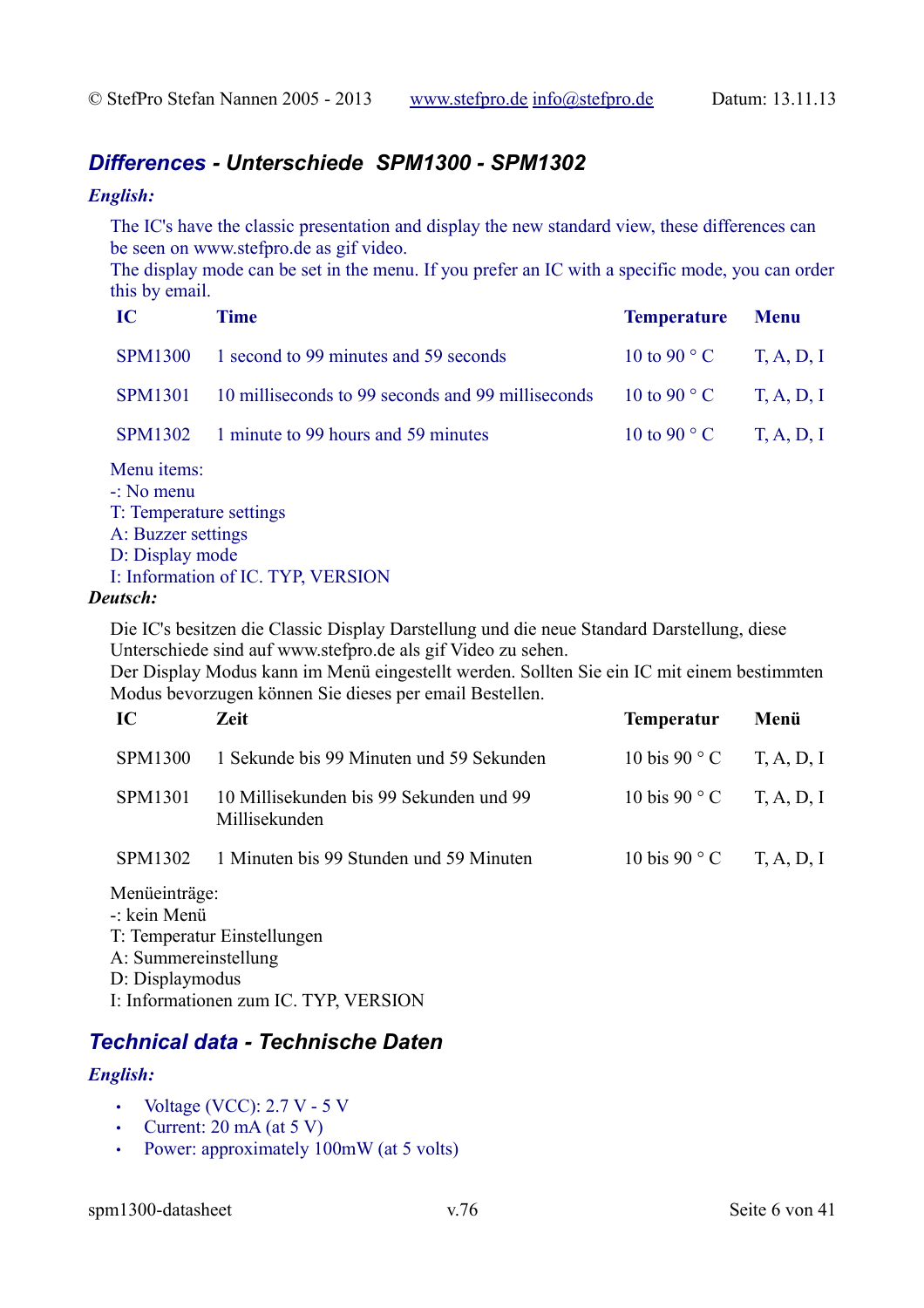- Number of Pins: 28
- Display Power: directly to the controller is the maximum LED current 40mA
- Clock frequency: 8MHz
- Other properties, refer to the datasheet for Atmel ® ATMega8, ATMega88, ATMega168, ATMEGA168P, ATmega328P

### *Deutsch:*

- Spannung (VCC): 2,7 V 5 V
- Strom: ca. 20 mA (bei 5 Volt)
- Leistung: ca. 100mW (bei 5 Volt)
- Anzahl der Pins: 28
- Anzeige Strom: direkt mit dem Controller beträgt dieser maximale LED Strom 40mA
- Taktfrequenz: 8MHz

• Weitere Eigenschaften entnehmen Sie dem Datenblatt zum Atmel® ATMega8, ATMega88, ATMega168, ATMega168P, ATMega328P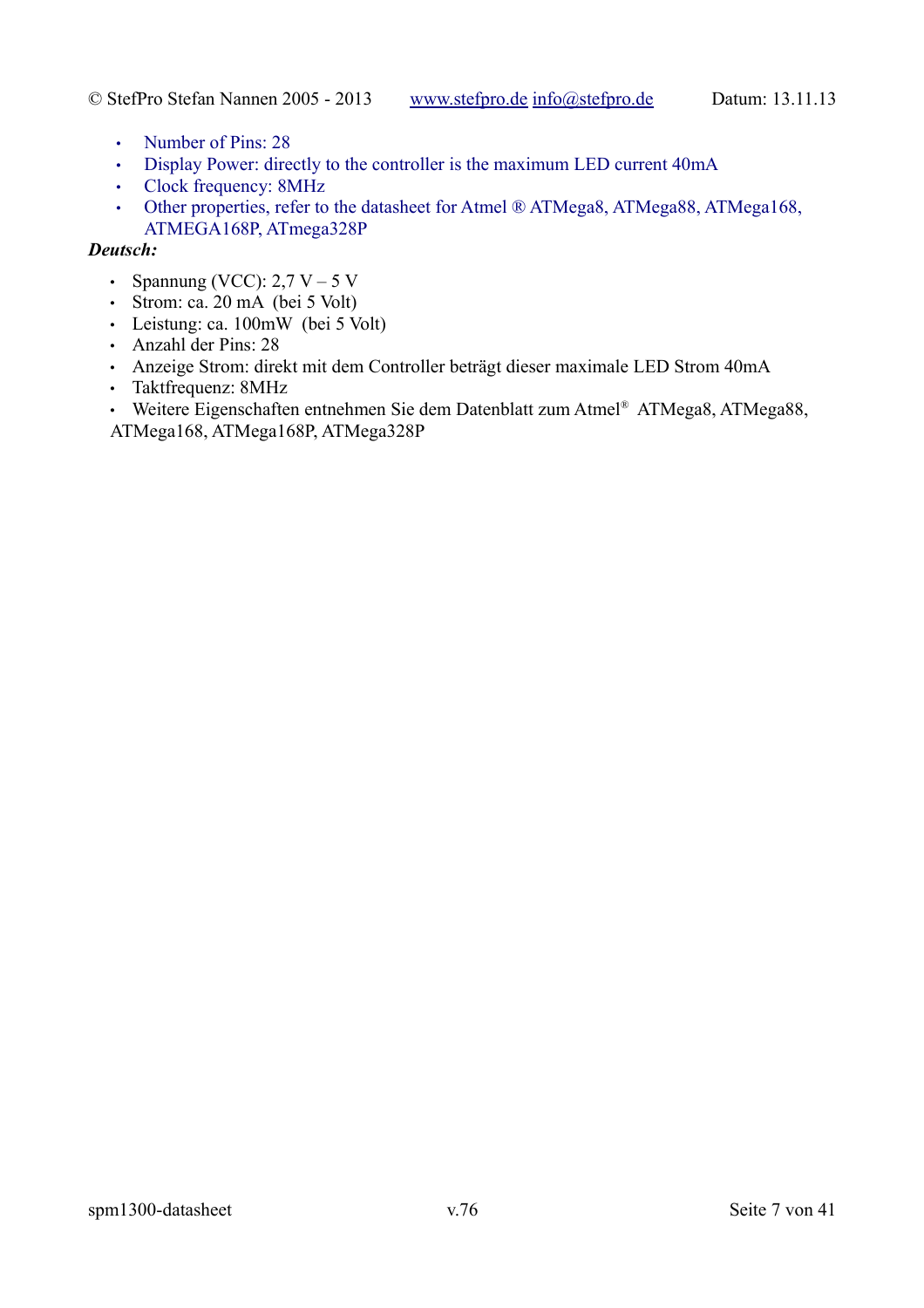# **Functional states - Funktionszustände**

### *Countdown - Countdown*

### *English:*

The Start button is to press for the state start and stop.

With button DOWN in state "Setting Wait" the time can be lowered in seconds. In state "Pause" the countdown can be stopped by this key.

With button UP in state "Setting Wait" the time can be increased in seconds. In state "start" and "pause" this key functions as start / pause button.

The functional states can be seen in Figure [1.](#page-7-0)



<span id="page-7-0"></span>*Figure - Abbildung 1 State diagram countdown mode*

**After reset / power up:** entry point after the reset and initialization.

**Wait (setting):** Setting the time is available, the time displayed on the screen is used as the next count down time. The Pin TiRe has a 0 (GND) at the output.

**Countdown:** In this operation, the time counted down in seconds and the decimal point (/ SEGDP) flashes every second. Pin the TiRe has a 1 at the output so VCC potential.

**Pause:** The countdown is interrupted and the whole display flashes. Pin TiRe has a 0 (GND) at the output.

**Stop phase (buzzer):** In this state, the TiRe pin is reset to 0 (GND) and the buzzer pin is up for 3 seconds (or set time) or upto pressing the button Start to 0 (GND).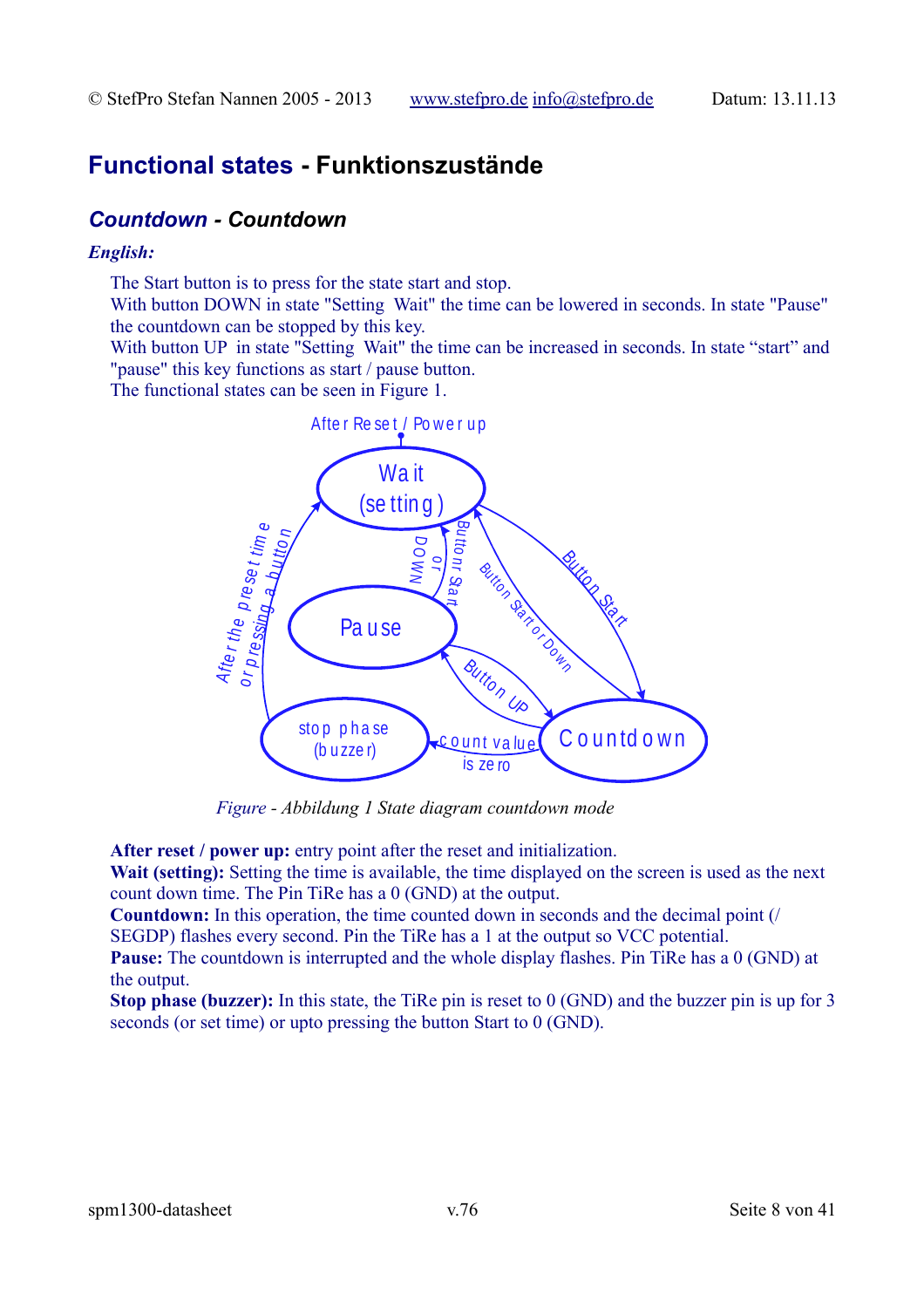#### *Deutsch:*

Der Taster Start ist für den Start und Stop Zustand zu Betätigen.

Mit der Taste DOWN kann im "Einstellen Warten" Zustand die Zeit in Sekunden schritten erniedrigt werden. Im "Pause" Zustand kann mit dieser Taste gestoppt werden.

Mit dem Taster UP kann im "Einstellen Warten" Zustand die Zeit in Sekunden schritten erhöht werden. Im "Pause" Zustand und im Start Zustand dient diese Taste als Start / Pause Taste. Die Funktionszustände sind in Abbildung [2](#page-8-0) zu sehen.



<span id="page-8-0"></span>*Figure - Abbildung 2 Zustandsdiagramm Countdown Betriebsarten*

**Nach Reset / Einschalten:** Einsprung nach dem Reset und der Initialisierung.

**Warten (einstellen):** Einstellen der Zeit möglich, die angezeigte Zeit auf dem Display wird als nächste Abzählzeit benutzt. Der Pin TiRe hat eine 0 (GND) am Ausgang.

**Countdown:** In diesem Betrieb wird die Zeit im Sekundentakt herunter gezählt und der

Dezimalpunkt (/SEGDP) blinkt im Sekundentakt. Der Pin TiRe hat eine 1 am Ausgang also VCC Potential.

**Pause:** Das Herunterzählen ist unterbrochen und das ganze Display blinkt. Der Pin TiRe hat eine 0 (GND) am Ausgang.

**Stopphase (Summer):** in diesem Zustand ist der TiRe Pin wieder auf 0 (GND) und der Summer Pin liegt nun für 3 Sekunden (bzw. eingestellte Zeit) oder bis zum betätigen des Taster Start auf 0 (GND).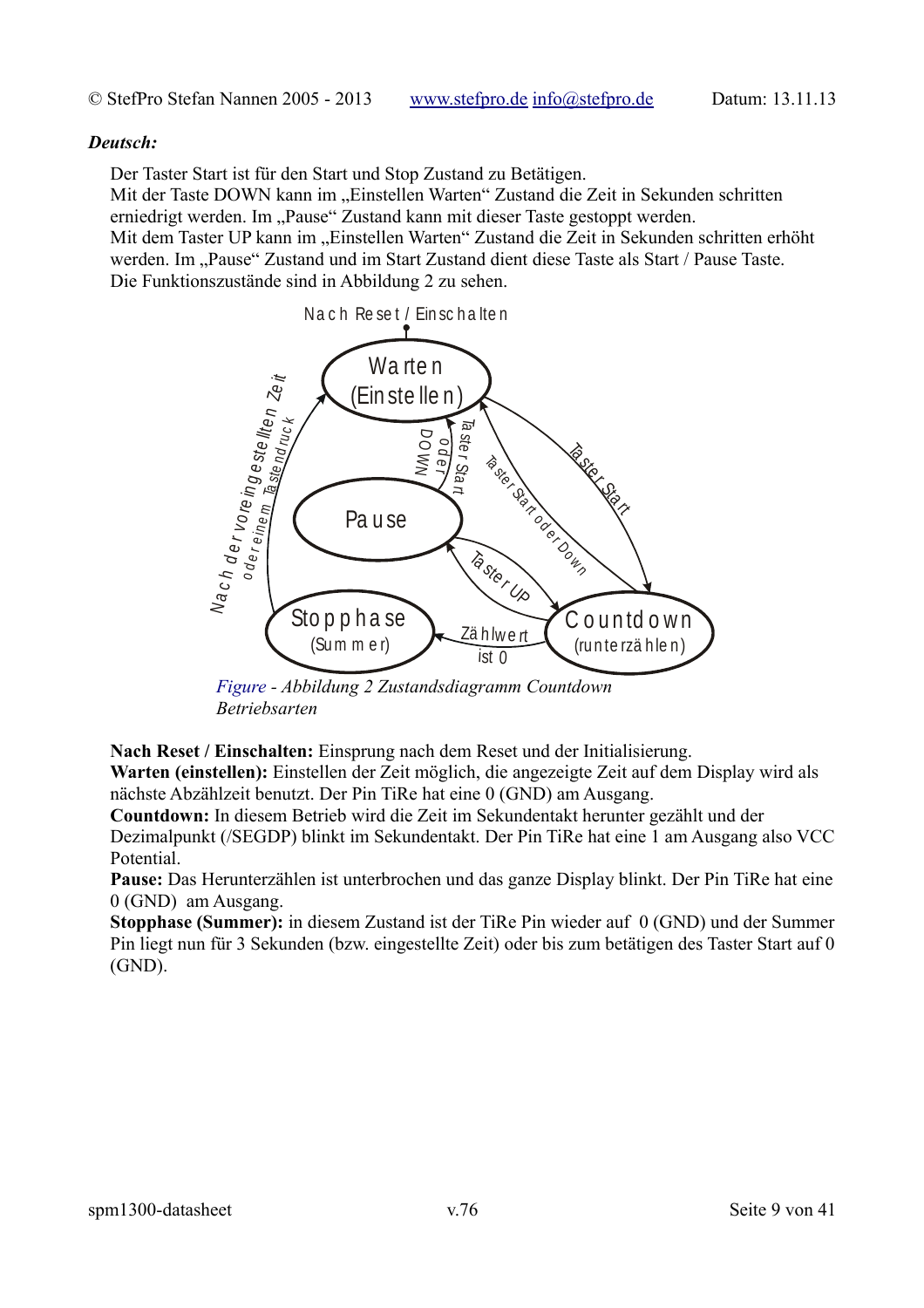# *Temperature control – Temperaturregelung*

### *English:*

The temperature control work after the unit has been calibrated. The DESIRED temperature can be adjusted in the menu.

The functional states can be seen in Figure [3.](#page-9-0)



<span id="page-9-0"></span>*Figure - Abbildung 3 State diagram temperature controller*

**After reset:** Entry point after the reset and initialization.

**CAL:** Calibration of the sensor routine. The pin TeRe has a 0 (GND) at the output.

**Normal:** The temperature is reached and greater than the target temperature. The pin TeRe has a 0 (GND) at the output.

**Heating:** Switches the heating element on as required. The pin TeRe switched between 0 (GND) and 1 (VCC).

**Error:** The sensor routine has detected an error which indicates a broken or disconnected temperature sensor. After an error, the device must be restarted. The pin TeRe has a 0 (GND) at the output.

### *Deutsch:*

Die Temperaturregelung funktioniert nachdem sich das Gerät kalibriert hat. Die SOLL Temperatur kann im Menü eingestellt werden.

Die Funktionszustände sind in Abbildung [4](#page-10-0) zu sehen.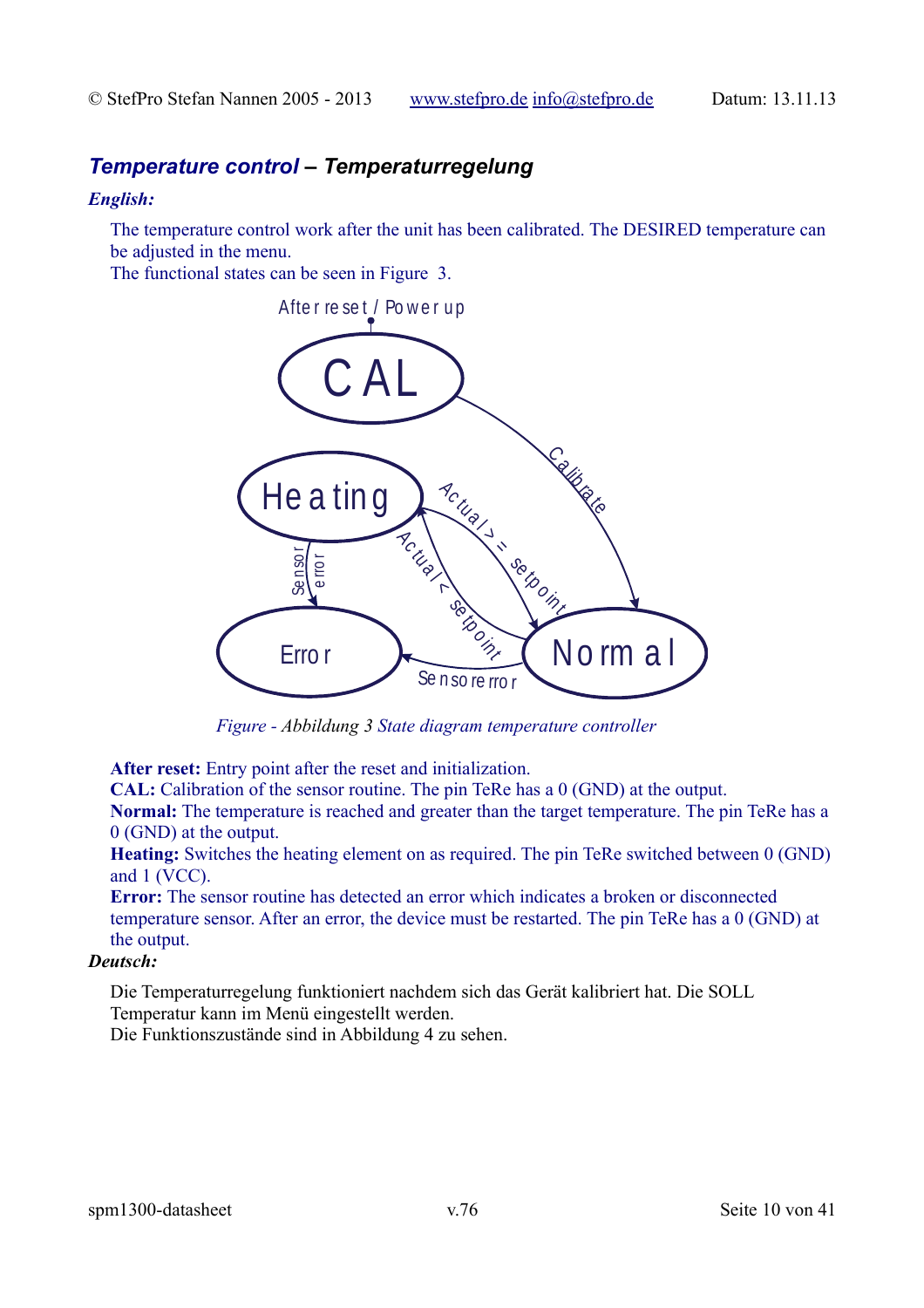

<span id="page-10-0"></span>*Betriebsarten*

**Nach Reset:** Einsprung nach dem Reset und der Initialisierung.

**CAL:** Kalibrieren der Sensorroutine. Der Pin TeRe hat eine 0 (GND) am Ausgang.

**Normal:** Die Temperatur ist erreicht und größer gleich der Solltemperatur. Der Pin TeRe hat eine 0 (GND) am Ausgang.

**Heizen:** Schaltet das Heizelement nach bedarf ein. Der Pin TeRe schaltet zwischen 0 (GND) und 1 (VCC).

Fehler: Die Sensorroutine hat einen Fehler festgestellt der auf ein defekten oder unterbrochenen Temperatursensor hinweist. Nach einem Fehler muss das Gerät neu gestartet werden. Der Pin TeRe hat eine 0 (GND) am Ausgang.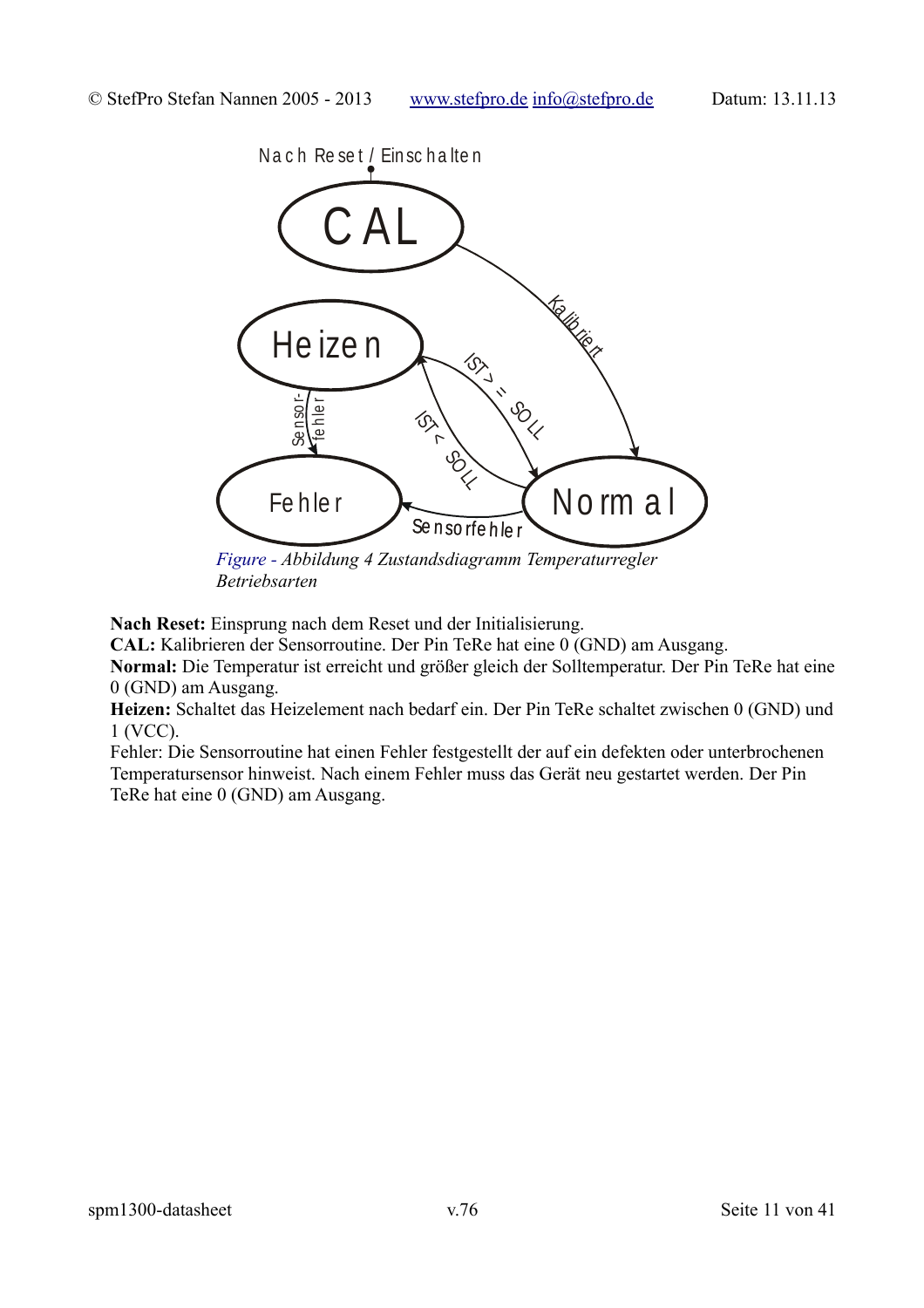# *Simple heating two-point controller - Einfacher Heiz- Zweipunktregler English:*



<span id="page-11-0"></span>*Figure - Abbildung 1: Switching behavior of the simple heating two- point controller.*

After power on the actual temperature is below the set temperature, the relay is switched on, it stays switched on until it reaches the desired temperature. Once the desired temperature is reached, the relay switched on again when the actual temperature falls below the setpoint value minus the hysteresis. This process is shown in figure [1.](#page-11-0)

*Deutsch:*



<span id="page-11-1"></span>*Figure - Abbildung 2: Schaltverhalten des Heizen des einfachen Zweipunktreglers.* Liegt nach dem Einschalten die Isttemperatur unter der Solltemperatur wird das Relais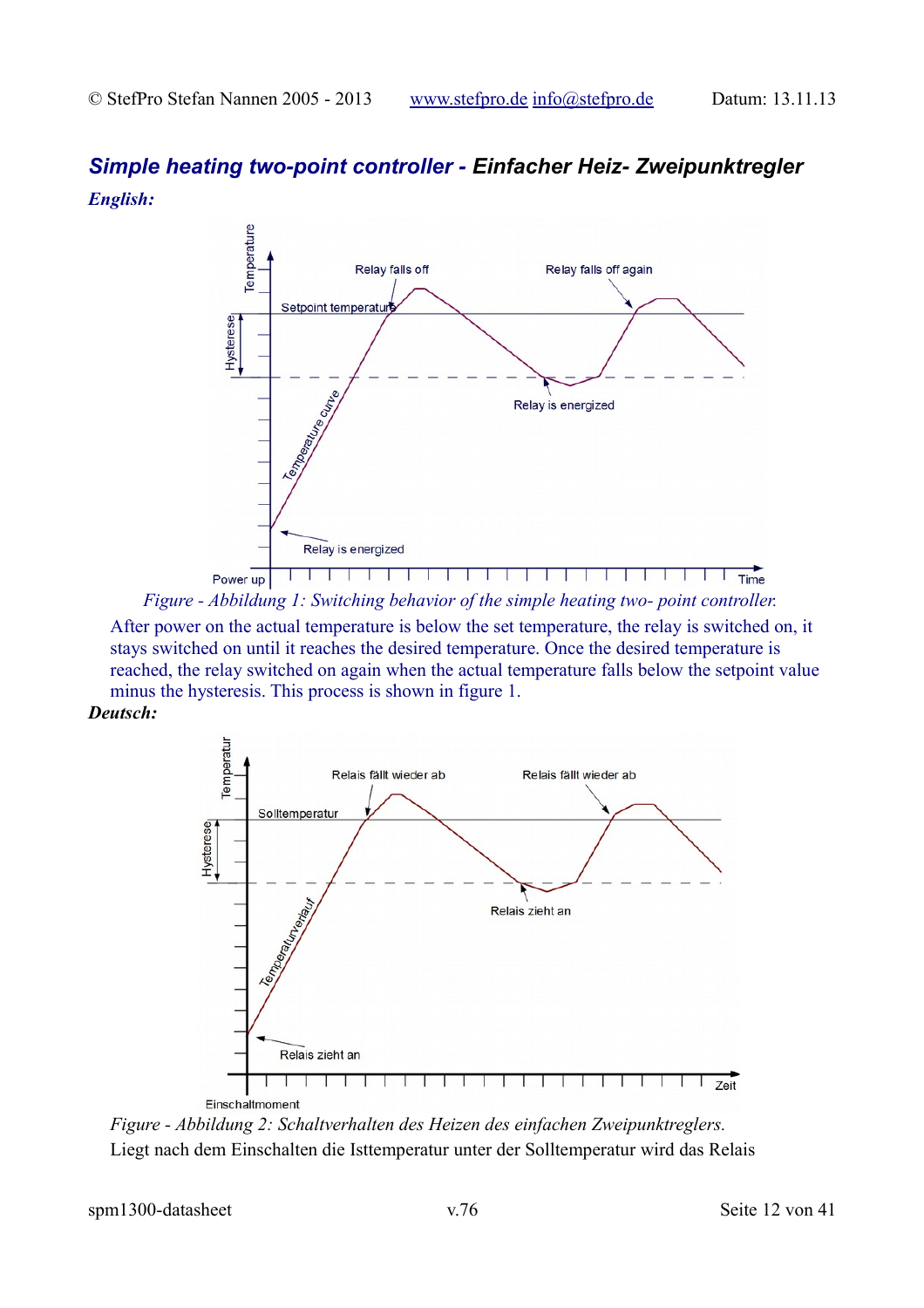angezogen, dies bleibt solange angezogen bis die Solltemperatur erreicht ist. Ist einmal die Solltemperatur erreicht wird das Relais erst wieder einschaltet wenn die Isttemperatur unter der Solltemperatur minus der Hysterese gefallen ist. Dieser Vorgang ist in der Zeichnung [2](#page-11-1) dargestellt.

# *Advanced heating two-point controller - Erweiterter Heiz-Zweipunktregler*

*English:*



<span id="page-12-0"></span>*Figure - Zeichnung 3: Switching behavior of the advanced heating two-point controller.* After power on the actual temperature is below the set point temperature, the relay is energized, it remains energized until it reaches the setpoint temperature minus 20 ° C. If the actual temperature is below the desired temperature, the relay is energized and switched in a detected ratio. Decreases the actual temperature, the relay is energized constant until the actual temperature is 10 ° C below the setpoint temperature. In this Beireich is heated individually and checked if the temperature rises further. Once the setpoint temperature is reached, the relay is not switched on again when the actual temperature falls below the setpoint temperature minus the hysteresis. This process is shown in figure [3.](#page-12-0)

*Deutsch:*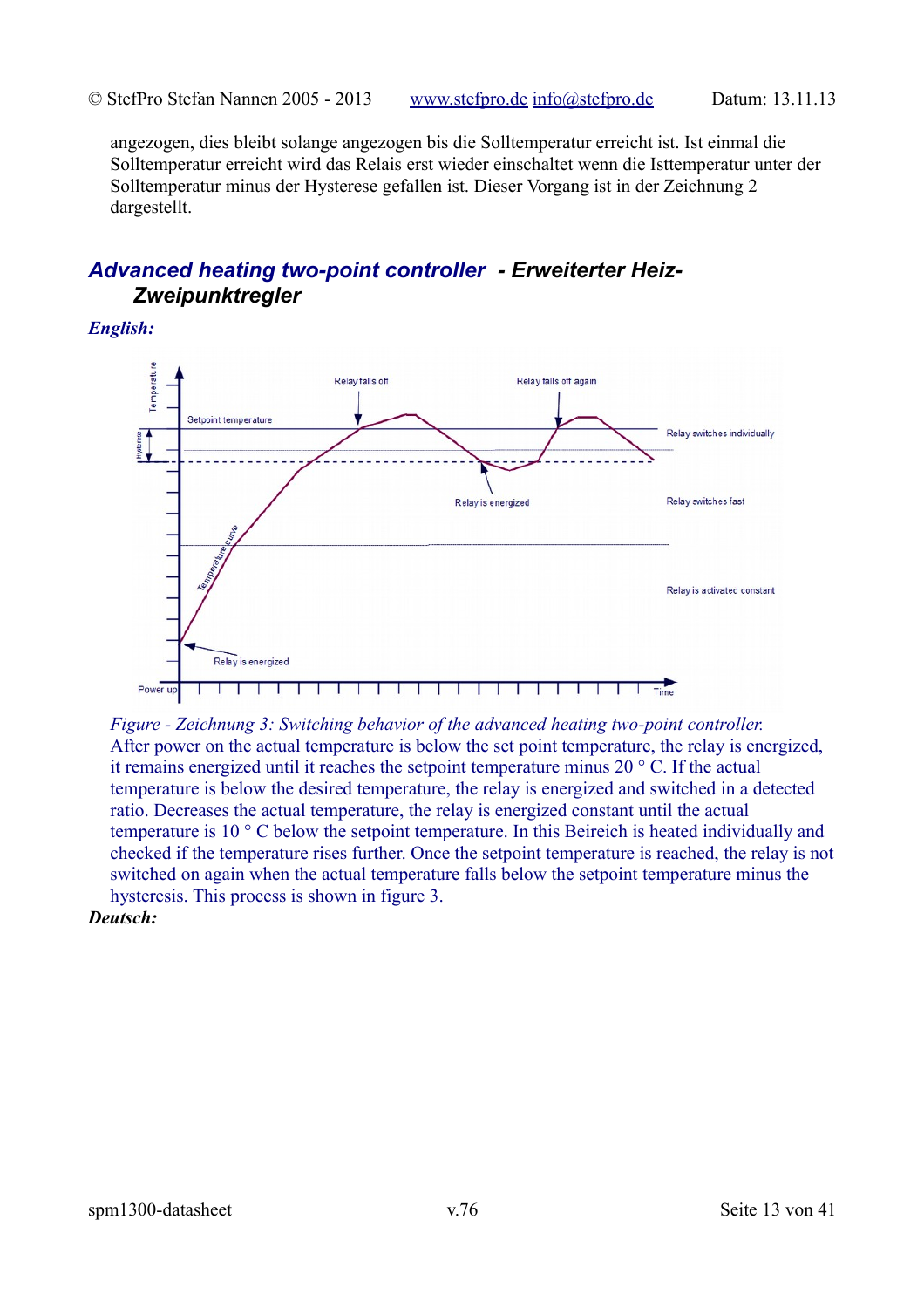

#### <span id="page-13-0"></span>*Figure - Zeichnung 4: Schaltverhalten Heizen des erweiterten Zweipunktreglers.*

Liegt nach dem Einschalten die Isttemperatur unter der Solltemperatur wird das Relais angezogen, dies bleibt solange angezogen bis die Solltemperatur minus 20°C erreicht ist. Bleibt die Isttemperatur unter der Solltemperatur wird das Relais wieder angezogen und in einem ermittelten Verhältnis geschaltet. Sinkt die Isttemperatur wird das Relais Konstant angezogen bis die Isttemperatur 10°C unter der Solltemperatur liegt. In diesem Beireich wird Individuell geheizt und überprüft ob die Temperatur weiter Steigt. Ist einmal die Solltemperatur erreicht wird das Relais erst wieder einschaltet wenn die Isttemperatur unter der Solltemperatur minus der Hysterese gefallen ist. Dieser Vorgang ist in der Zeichnung [4](#page-13-0) dargestellt.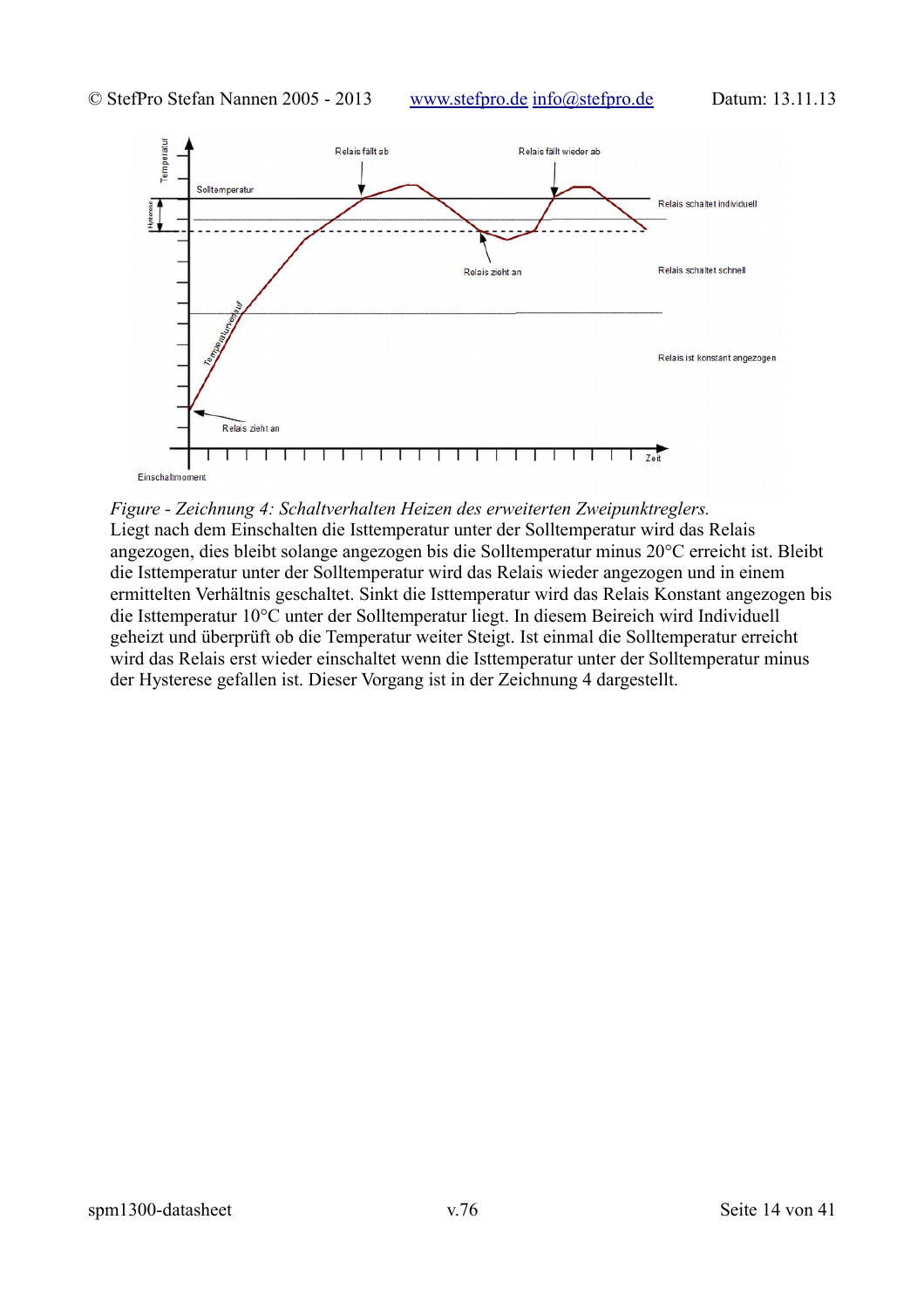# **Averaging of the temperature controller - Mittelwertbildung beim Temperaturregler**



<span id="page-14-0"></span>*Figure - Abbildung 5: Placement of the temperature sensors - Platzierung der Temperatursensoren*

### *English:*

For a more accurate temperature control averaging can be used. This calculates the average value of multiple temperature sensors eg  $(T1 + T2) / 2$  = average.

Therefore it is important that both temperature sensors are installed in the area of the heating element, it is illegal to place one temperature sensor inside a container with a heating element and the other outside!

If nevertheless a temperature difference between the temperature sensors above 5 ° C, the averaging is disabled automatically and uses the higher temperature than for the temperature control.

If the temperature difference is greater than  $10^{\circ}$  C, an error is occured and the control will aborted.

Figure [5](#page-14-0) shows two examples, in Example A) both temperature sensors have about the same distance from the heating element, in the example B) is one temperature sensor outside the container ( too far away from heating element ), a correct regulation is not possible in this case!

### *Deutsch:*

Für eine genauere Temperaturreglung kann eine Mittelwertbildung benutzt werden. Diese Berechnet aus mehreren Temperatursensoren den Mittelwert z.B. ( T1 + T2 ) / 2 = Mittelwert. Dafür ist es wichtig das beide Temperatursensoren im Bereich der Heizelement montiert sind, es ist unzulässig ein Temperatursensor innerhalb eines Behälters mit Heizelement und einen außerhalb zu platzieren!

Sollte dennoch eine Differenztemperatur zwischen den Temperatursensoren über 5 °C entstehen wird automatisch die Mittelwertbildung deaktiviert und die höhere Temperatur als Regeltemperatur angenommen.

Ist die Differenztemperatur größer als 10 °C wird ein Fehler ausgegeben und die Regelung abgebrochen.

Abbildung [5](#page-14-0) zeigt zwei Beispiele, bei Beispiel *A)* sind beide Temperatursensoren etwa gleich weit weg in einem Gehäuse mit dem Heizelement, im Beispiel *B)* ist ein Temperatursensor außerhalb des Gehäuses, eine Korrekte Regelung ist dabei nicht möglich!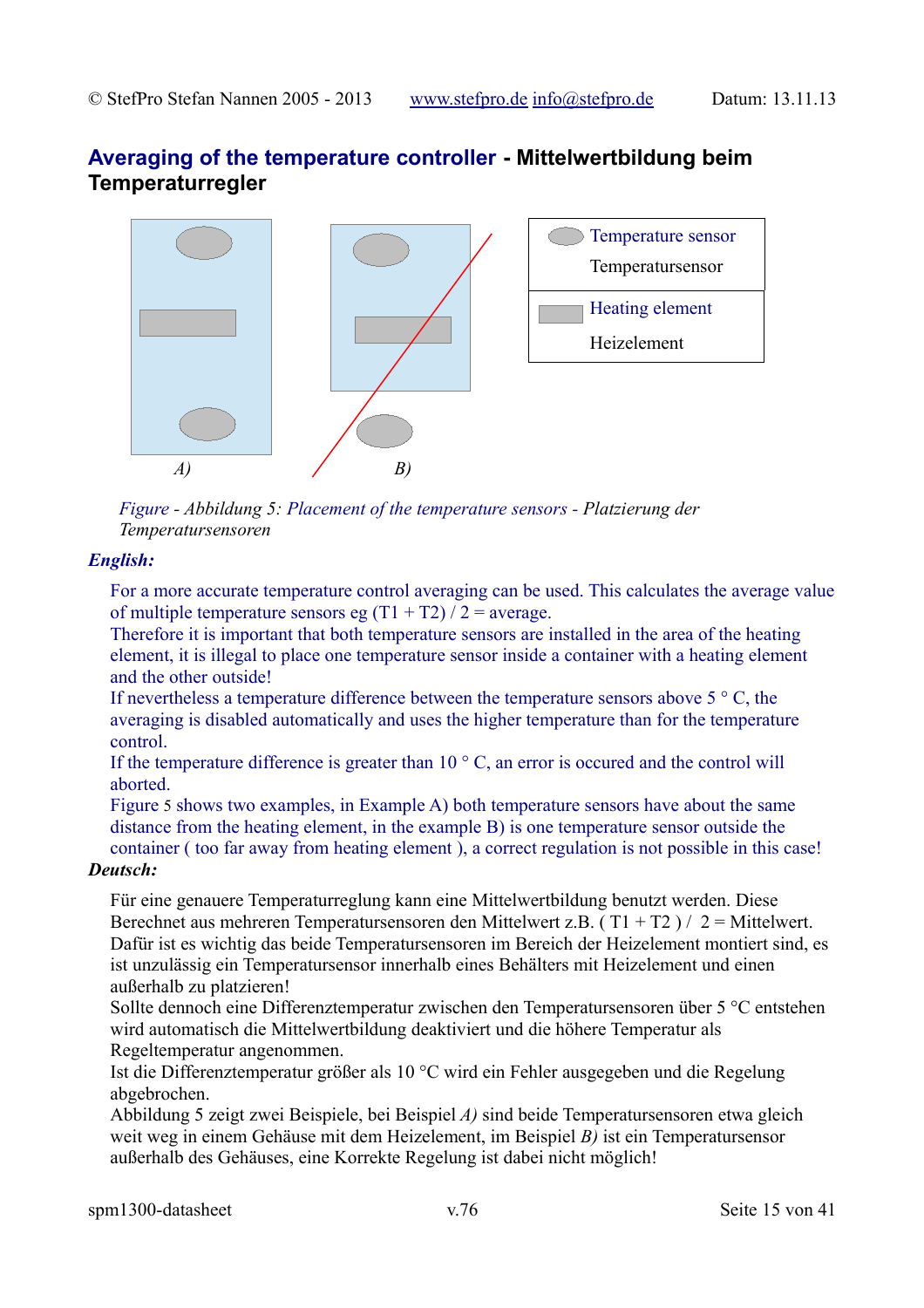# **Construction description - Aufbau Beschreibung**

# *Pin Assignment - Pin Belegung*



### *English:*

This assignment applies to SPM1300 - SPM1302 *Deutsch:*

Die Belegung gilt für SPM1300 - SPM1302

# *Pin Description - Pin Beschreibung*

### */Reset*

Reset input to reset the microcontroller is normally not required Reset Eingang, zum zurücksetzen des Mikrocontroller, wird in der Regel nicht benötigt.

# *VCC*

Operating voltage (2.7 V to 5 V) Betriebsspannung (2,7 V bis 5 V)

### *AVCC*

Analog operating voltage (VCC  $\pm$  0.3 V) Analoge Betriebsspannung (VCC  $\pm$  0.3 V)

### *AREF*

is not required wird nicht benötigt

# *GND*

Ground Masse



<span id="page-15-0"></span>*Figure - Abbildung 5 Quarzanschluss* C1 and C2 are 27pF ceramic capacitors Q1 is an 8MHz

C1 und C2 sind 27pF Keramikkondensatoren

spm1300-datasheet v.76 Seite 16 von 41 Q1 ist ein 8MHz Quarz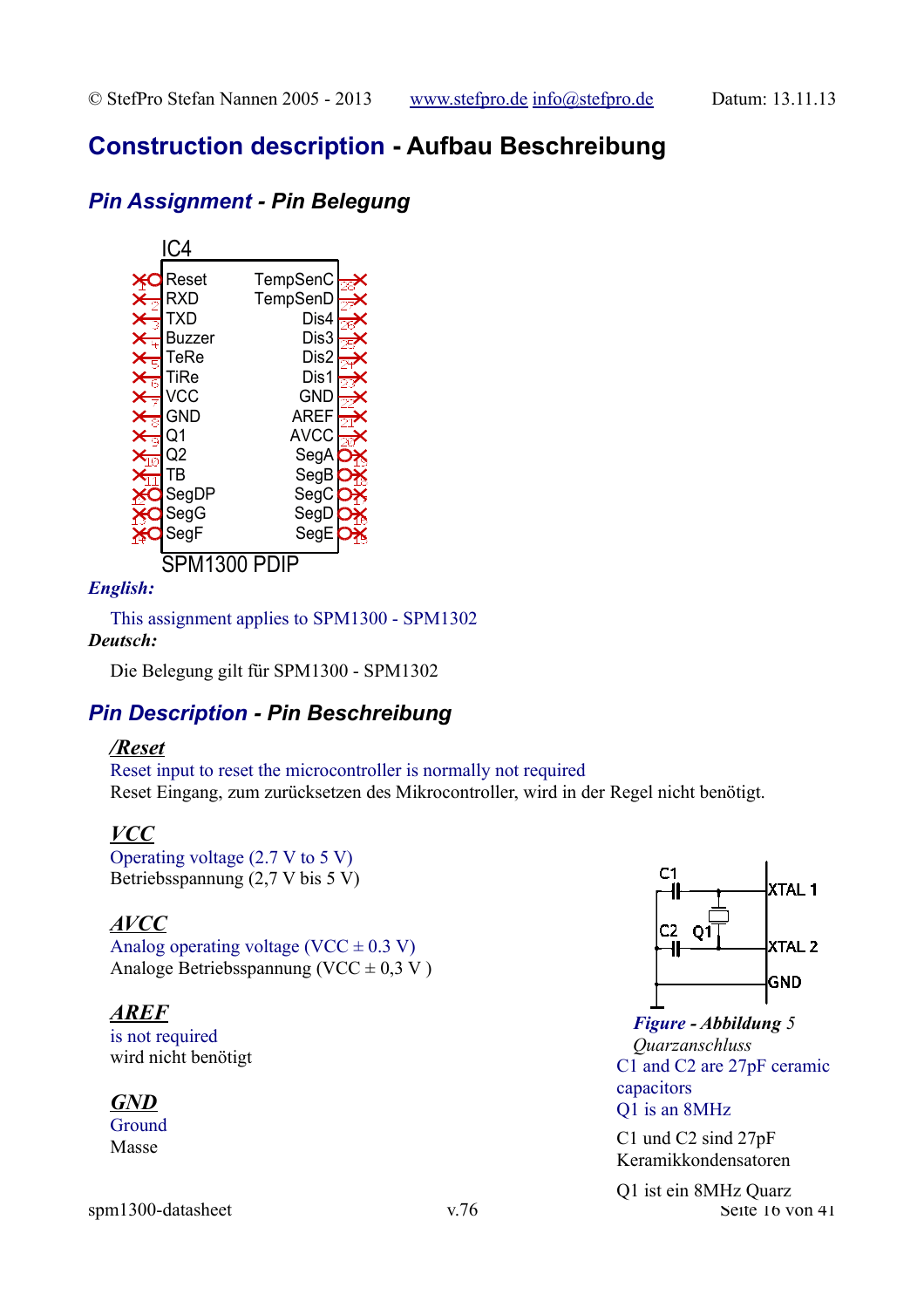### *XTAL2, XTAL1*

The connecting of the 8MHz quartz is shown in Figure [5](#page-15-0) Anschluss des Quarzes, 8MHz wie in Abbildung [5](#page-15-0) gezeigt

### *DIS1 bis Dis4*

The respective anode 7-segment display. Dis1 is the tens of minutes and Dis4 the ones digit of seconds. Dis4 simultaneously provides the mass for the button.

Should be wired as in the wiring diagram of the basic circuit.

Anode der jeweiligen 7 Segment Anzeige. Dis1 ist die Zehnerstelle von Minuten und Dis4 die Einerstelle von Sekunden. Dis4 liefert gleichzeitig die Masse für die Taster.

Zu verdrahten wie im Schaltplan der Grundschaltung.

# */SEGA, /SEGB, /SEGC, /SEGD, /SEGE, /SEGF, /SEGG, /SEGDP*

Cathode terminals for LED segments of the 7-segment displays. Furthermore keys are connected to Seg A, Seg B, Seg C, Seg D. More on the display and the keyboard, see page [22.](#page-21-0)

Kathodenanschlüsse für LED Segmente von der 7 Segment Anzeigen. Des weiteren werden an Seg A, Seg B, Seg C, Seg D die Tasten angeschlossen Mehr zum Display und zur Tastatur finden auf Seite [22.](#page-21-0)

### *Buzzer*

On this connector a buzzer can be connected as an acoustic alarm optionial. The plus pole must be connected to VCC pin of the buzzer, the minus pin must connected with "Summer". More information is available for the Summer on page [22.](#page-21-0)

An diesem Anschluss kann optional ein Summer als akustischer Melder angeschlossen werden. Der plus Pin des Summers muss an VCC, der minus Pin wird an Buzz geschlossen. Weitere Informationen stehen unter Summer auf Seite [22.](#page-21-0)

# *TiRe*

Output for the time relay, it has to reinforce to switch a relay with a transistor ( for example BC547C). For more details of the relay is on page [28](#page-27-0) .

| <b>Operating mode</b>       | <b>State</b>  | <b>Comment</b> |
|-----------------------------|---------------|----------------|
| "Setting Wait"              | (GND)         |                |
| $\mathcal{L}$ . Countdown " | $\vert$ (VCC) |                |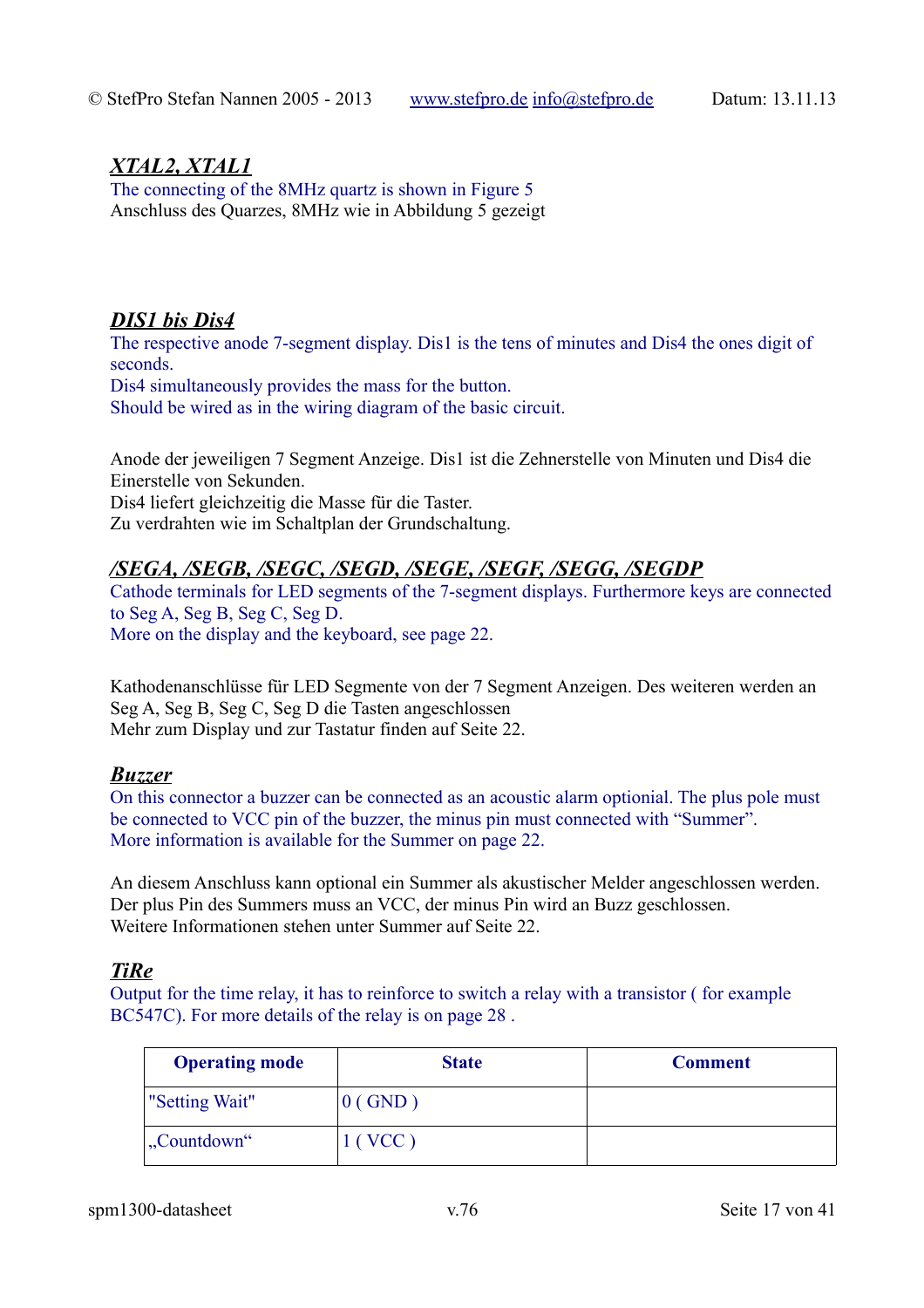| "Pause"               | $0$ (GND) |  |
|-----------------------|-----------|--|
| $\vert$ , Stop phase" | $0$ (GND) |  |

Ausgang für das Timerrelais, dieser muss zum Schalten eines Relais mit einem Transistor (zum Beispiel BC547C) Verstärkt werden. Mehr zum Relais ist auf Seite [28](#page-27-0) zu finden.

| <b>Betriebsmodus</b> | <b>Zustand</b> | Kommentar |
|----------------------|----------------|-----------|
| "Einstellen Warten"  | $0$ (GND)      |           |
| "Countdown"          | 1 (VCC)        |           |
| "Pause"              | $0$ (GND)      |           |
| "Stopphase"          | $0$ (GND)      |           |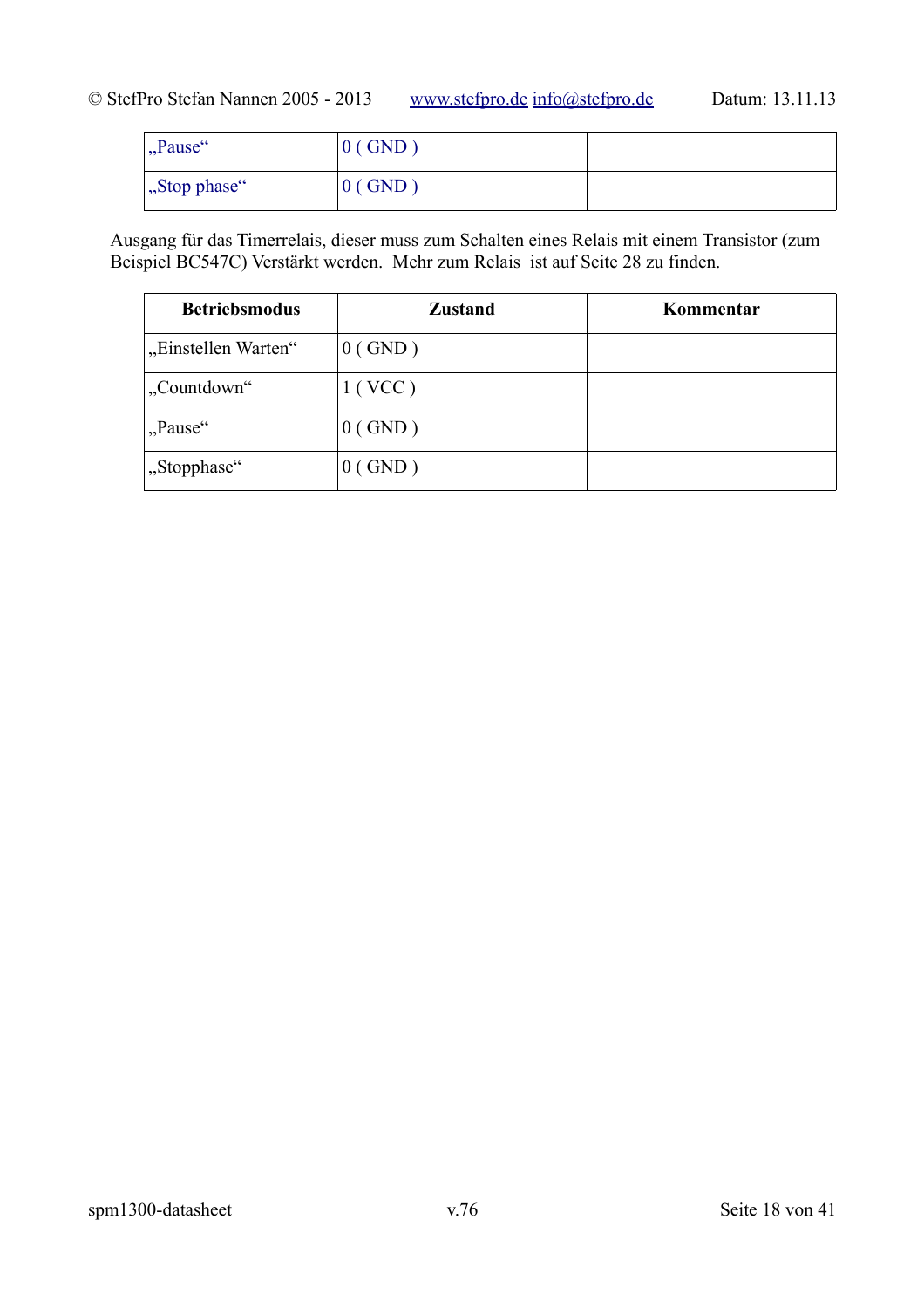### *TemSenC*

Connector for the first temperature output of the first temperature sensor LM35. In future is this the clock output if the temperature sensor LM75 is supported and selected.

Anschluss für den ersten Temperaturausgang vom ersten Temperatursensor LM35. Zukünftig ist dies auch der Clockausgang wenn der Temperatursensor LM75 unterstützt wird und ausgewählt ist.

### *TemSenD*

Connector for the second temperature output of the second temperature sensor LM35. (is required for averaging)

In future is this the data input / output if the temperature sensor LM75 is supported and selected.

Anschluss für den zweiten Temperaturausgang vom zweiten Temperatursensor LM35 ( wird für die Mittelwertbildung benötigt)

Zukünftig ist dies auch der Datenein- / ausgang wenn der Temperatursensor LM75 unterstützt wird und ausgewählt ist.

# *TeRe*

Output for the temperature relay, it has to reinforce to switch a relay with a transistor ( for example BC547C). For more details of the relay is on page [28](#page-27-0) .

| Operating mode           | <b>State</b> | Comment |
|--------------------------|--------------|---------|
| $CAL^{\alpha}$           | $0$ (GND)    |         |
| "Normal"                 | $0$ (GND)    |         |
| $,$ Heat"                | 1(VCC)       |         |
| $, Error^{\prime\prime}$ | $0$ (GND)    |         |

Ausgang für das Temperaturrelais, dieser muss zum Schalten eines Relais mit einem Transistor (zum Beispiel BC547C) Verstärkt werden. Mehr zum Relais ist auf Seite [28](#page-27-0) zu finden.

| Betriebsmodus        | Zustand   | Kommentar |
|----------------------|-----------|-----------|
| $CAL^{\prime\prime}$ | $0$ (GND) |           |
| "Normal"             | $0$ (GND) |           |
| "Heizen"             | 1(VCC)    |           |
| "Fehler"             | $0$ (GND) |           |

# *RXD & TXD*

Serial port with 9600 baud, currently not implemented Serielle Schnittstelle mit 9600 BAUD, zur Zeit nicht implementiert *DNC*

*Do not connect,* connect to no other signal! Do not connect, mit keinem anderen Signal verbinden!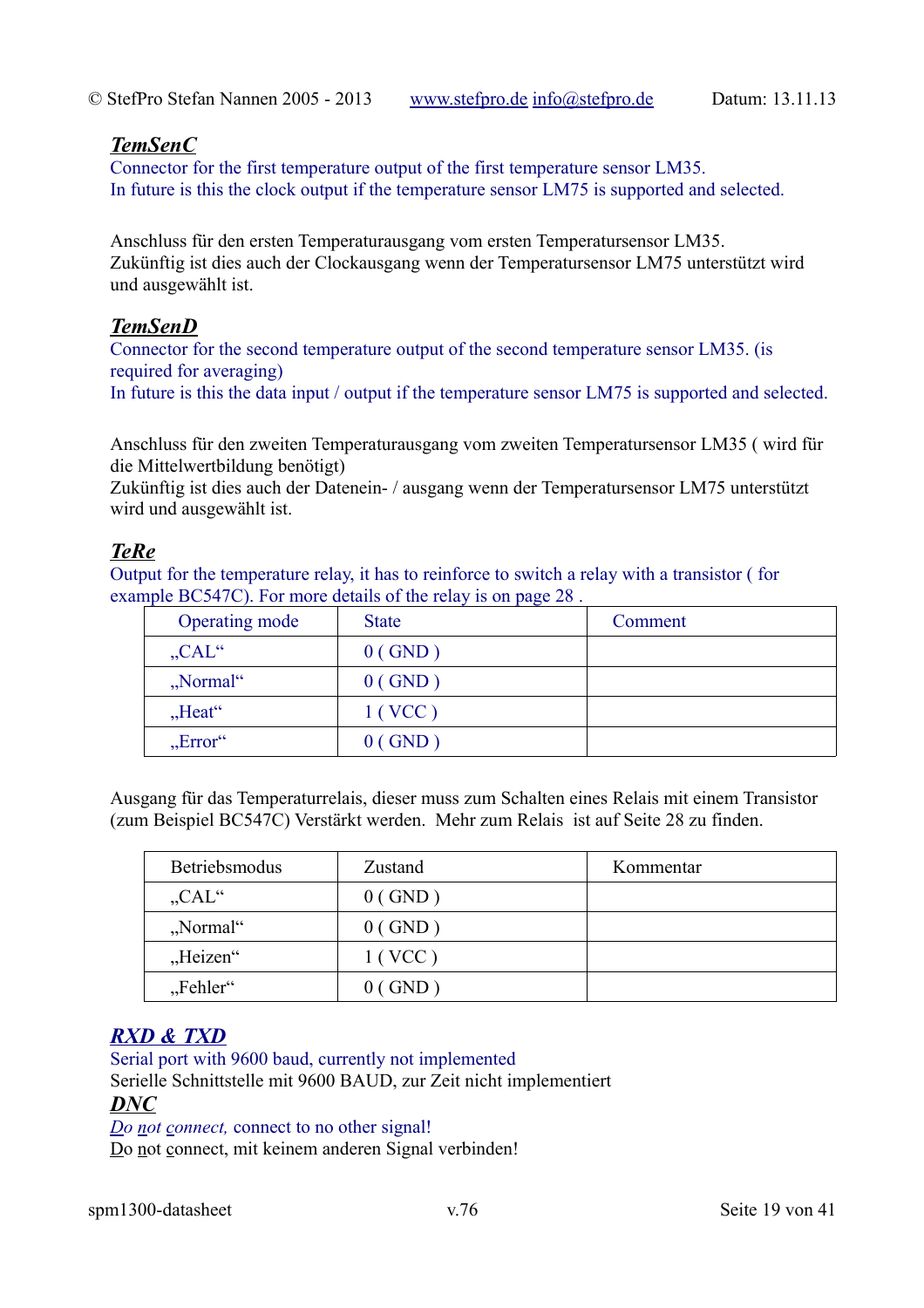### *TB*

Tap to verify the accuracy of the time base, max. 1.0001 kHz, the larger is the different from the 1 kHz the less accurate the IC. Production pin. You may adjust quartz capacitors.

Abgriff der Zeitbasis zum überprüfen der Genauigkeit, max. 1,0001 kHz, je weiter diese von 1 kHz abweicht desto ungenauer ist das IC. Produktionspin. Eventuell Quarz Kondensatoren anpassen.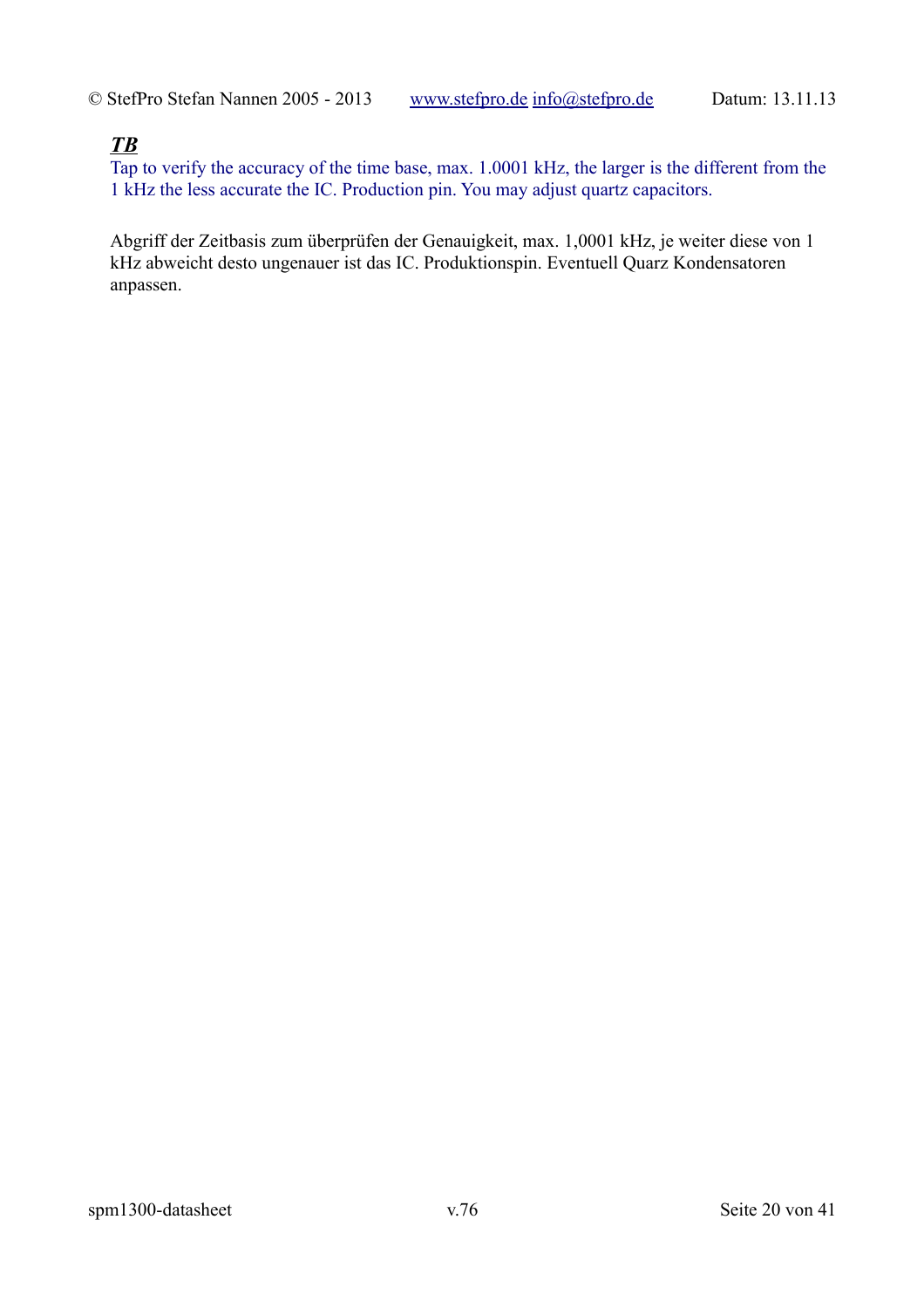

# **Basic circuit - Grundschaltung**

<span id="page-20-0"></span>*Figure - Abbildung 6 Basic circuit - Grundschaltung des SPM1300 - SPM1302*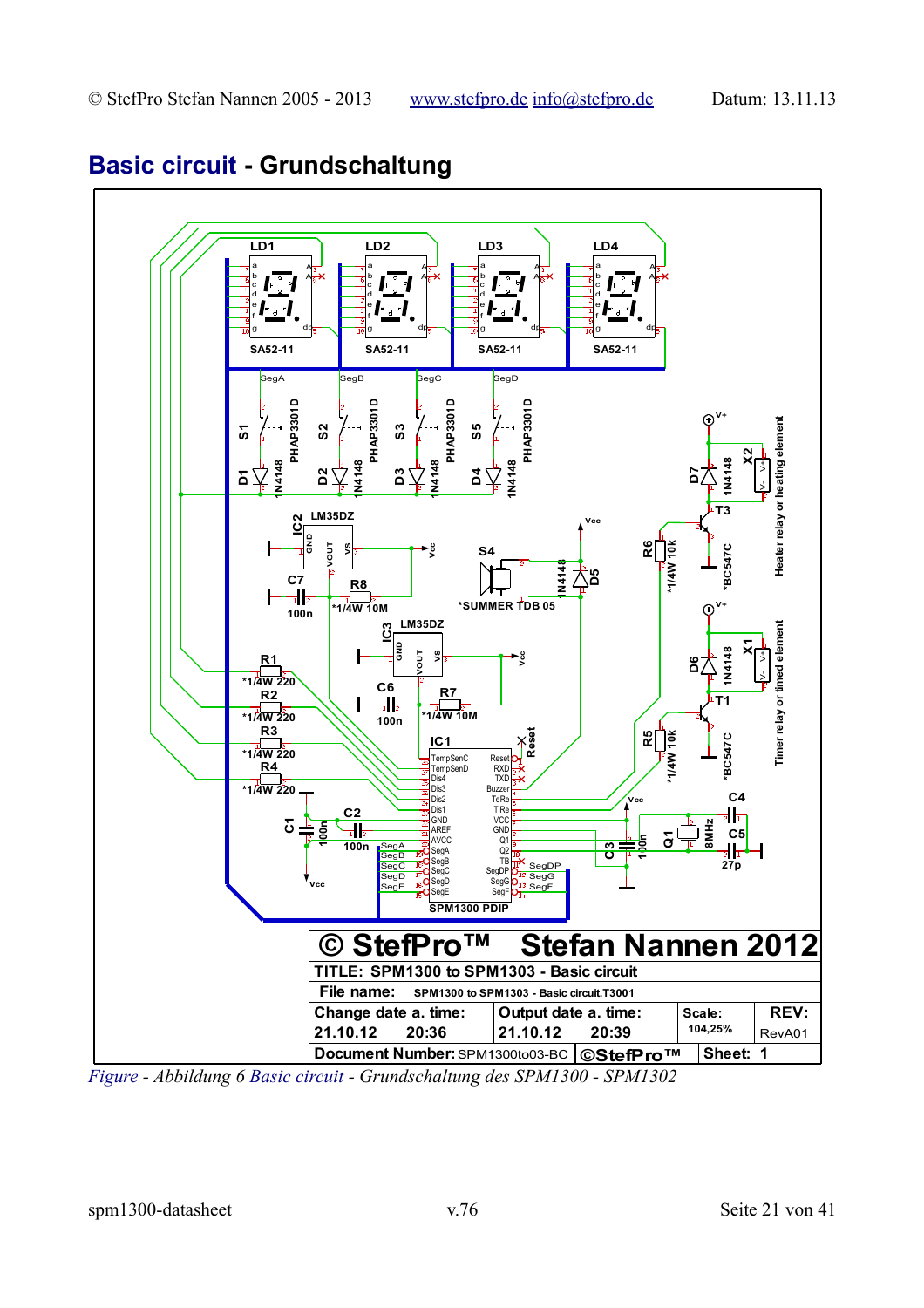# <span id="page-21-0"></span>**Properties of the components - Eigenschaften der Bauteile**

### *7 segment displays - 7 Segment Anzeigen English:*

The seven-segment displays LD1 – LD4 (shown in basic circuit on page [21\)](#page-20-0) must have a common anode. Via R1 - R4 the brightness of the LEDs can be set, it should be noted, that the maximum current with direct control by the SPM1300 - SPM1302 is 40 mA.

### *Deutsch:*

Die Sieben Segment Anzeigen LD1 – LD4 (zu sehen in der Grundschaltung auf Seite [21\)](#page-20-0) müssen eine gemeinsame Anode besitzen. Über R1 - R4 kann die Helligkeit der Leuchtdioden eingestellt werden, dabei ist jedoch zu beachten, das bei direkter Ansteuerung mit dem SPM1300 - SPM1302 maximal 40 mA Strom fließen dürfen.

# Checked displays - Geteste Displays:

| Checked displays - Geteste Displays: |                            |               |              |                                                       |
|--------------------------------------|----------------------------|---------------|--------------|-------------------------------------------------------|
| Manufactor no. -<br>Hersteller-Nr.   | Manufactor -<br>Hersteller | Color - Farbe | - Pulsstrom  | Peakt current Brightness - Helligkeit                 |
| $0.39$ in - 10 mm                    |                            |               |              |                                                       |
| <b>SA 39-11 SRWA</b>                 | <b>KINGBRIGHT</b>          | Red - Rot     | 32mA         | $\odot$                                               |
| SA 39-11 GN                          | <b>KINGBRIGHT</b>          | Green - Grün  | 28mA         | ☺                                                     |
| $0.52$ in $-13.3$ mm                 |                            |               |              |                                                       |
| SA52-11SRWA                          | <b>KINGBRIGHT</b>          | Red - Rot     | 32mA         | $\odot$                                               |
| SA52-11LSRWA                         | <b>KINGBRIGHT</b>          | Red - Rot     | 32mA         | $\circledcirc$ (Minimal brighter -<br>Minimal heller) |
| <b>SA52-11EWA</b>                    | <b>KINGBRIGHT</b>          | Red - Rot     | 30mA         | ☺                                                     |
| <b>SA52-11YWA</b>                    | <b>KINGBRIGHT</b>          | Yellow - Gelb | 29mA         | ☺                                                     |
| SA52-11LYWA                          | <b>KINGBRIGHT</b>          | Yellow - Gelb | 29mA         | ☺                                                     |
| SA52-11GWA                           | <b>KINGBRIGHT</b>          | Green - Grün  | 28mA         | $\odot$                                               |
| SA52-11LGWA                          | <b>KINGBRIGHT</b>          | Green - Grün  | 28mA         | ☺                                                     |
| SA52-11QBWA-D                        | <b>KINGBRIGHT</b>          | Blue - Blau   | 10mA         | ☺                                                     |
| LTS-546AP                            | Lite-On                    | Red - Rot     | $\sim 30$ mA | ☺                                                     |
| <b>TDSR5160</b>                      | Vishay<br>Semiconductors   | Red - Rot     | $\sim 30mA$  | ☺                                                     |

spm1300-datasheet v.76 Seite 22 von 41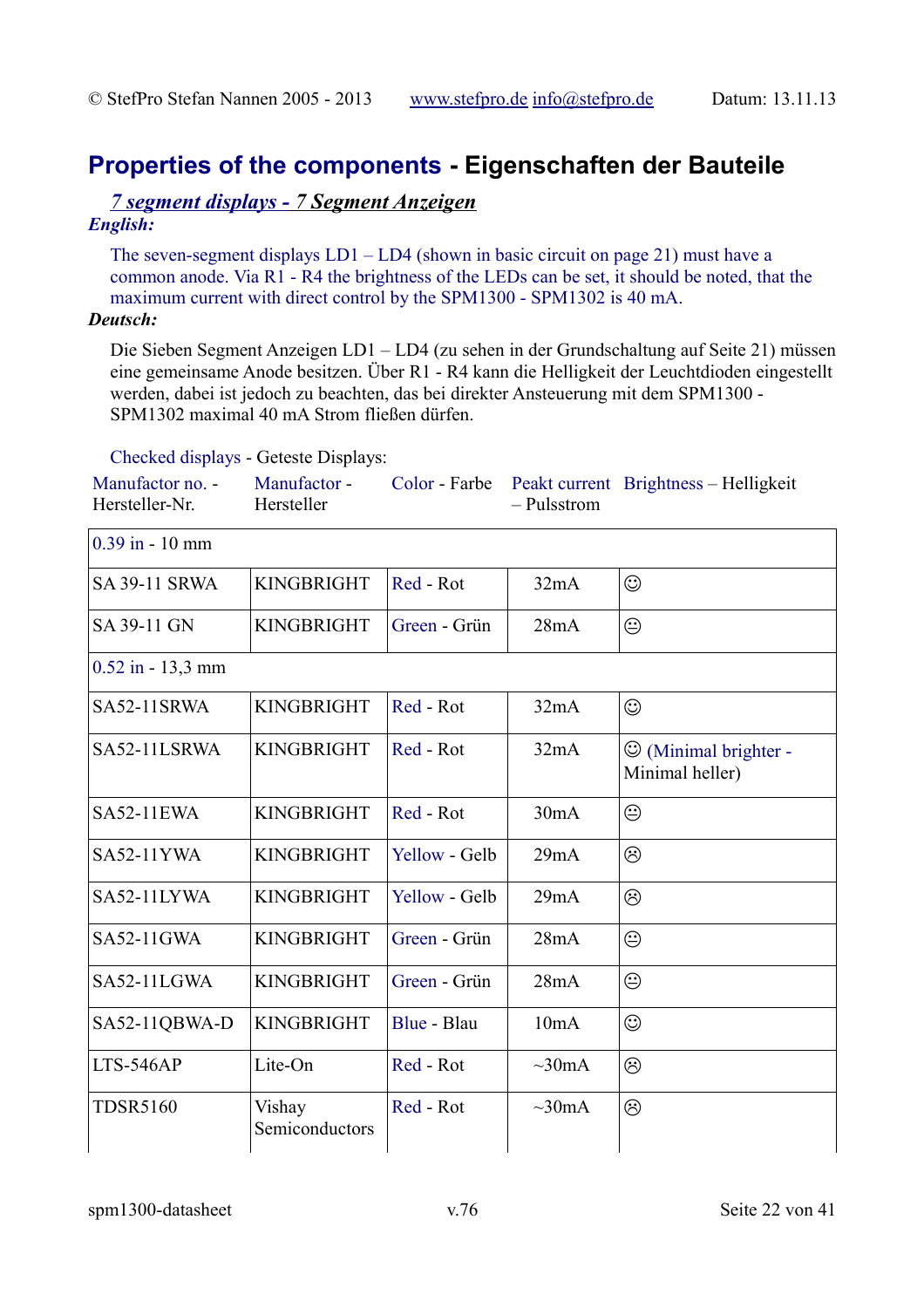| Manufactor no. -<br>Hersteller-Nr. | Manufactor -<br>Hersteller | Color - Farbe | - Pulsstrom | Peakt current Brightness - Helligkeit              |
|------------------------------------|----------------------------|---------------|-------------|----------------------------------------------------|
| <b>TDSG5150</b>                    | Vishay<br>Semiconductors   | Green - Grün  | 28mA        | ☺                                                  |
| $0.56$ in - 14,2 mm                |                            |               |             |                                                    |
| <b>SA 56-11 EWA</b>                | <b>KINGBRIGHT</b>          | Red - Rot     | 32mA        | ☺                                                  |
| SA 56-11 GN                        | <b>KINGBRIGHT</b>          | Green - Grün  | 28mA        | ☺                                                  |
| $0.8$ in $-20,32$ mm               |                            |               |             |                                                    |
| SA08-11SRWA                        | <b>KINGBRIGHT</b>          | Red - Rot     | 32mA        | ☺                                                  |
| <b>SA08-11EWA</b>                  | <b>KINGBRIGHT</b>          | Red - Rot     |             | Test is still pending - Test<br>steht noch aus     |
| <b>SA08-11YWA</b>                  | <b>KINGBRIGHT</b>          | Yellow - Gelb | 29mA        | ☺                                                  |
| <b>SA08-11GWA</b>                  | <b>KINGBRIGHT</b>          | Green - Grün  | 28mA        | ☺                                                  |
| SA08-11PBWA                        | <b>KINGBRIGHT</b>          | Blue - Blau   | 10mA        | ☺                                                  |
| <b>HDSP-8601</b>                   | Agilent                    | Green - Grün  | 28mA        | $\odot$                                            |
| $2.3 \text{ in} - 56.9 \text{ mm}$ |                            |               |             |                                                    |
| SA23-12SRWA                        | <b>KINGBRIGHT</b>          | Red - Rot     |             | $\frac{\mathsf{x}}{\text{impossible - unmöglich}}$ |
| SA23-12EWA                         | <b>KINGBRIGHT</b>          | Red - Rot     |             | $\frac{\mathsf{x}}{\text{impossible - unmöglich}}$ |
| SA23-12YWA                         | <b>KINGBRIGHT</b>          | Yellow - Gelb |             | $\frac{\mathsf{x}}{\text{impossible - unmöglich}}$ |
| SA23-12GWA                         | <b>KINGBRIGHT</b>          | Green - Grün  |             | $\frac{\mathsf{x}}{\text{impossible - unmöglich}}$ |
| $4.0 \text{ in} - 100 \text{ mm}$  |                            |               |             |                                                    |
| SA40-19SRWA                        | <b>KINGBRIGHT</b>          | Red - Rot     |             | $\frac{\mathsf{x}}{\text{impossible - unmöglich}}$ |
| <b>SA40-19EWA</b>                  | <b>KINGBRIGHT</b>          | Red - Rot     |             | $\frac{\mathsf{x}}{\text{impossible - unmöglich}}$ |
| <b>SA40-19YWA</b>                  | <b>KINGBRIGHT</b>          | Yellow - Gelb |             | $\frac{\mathsf{x}}{\text{impossible - unmoglich}}$ |
| SA40-19GWA                         | <b>KINGBRIGHT</b>          | Green - Grün  |             | $\frac{\mathsf{x}}{\text{impossible - unmoglich}}$ |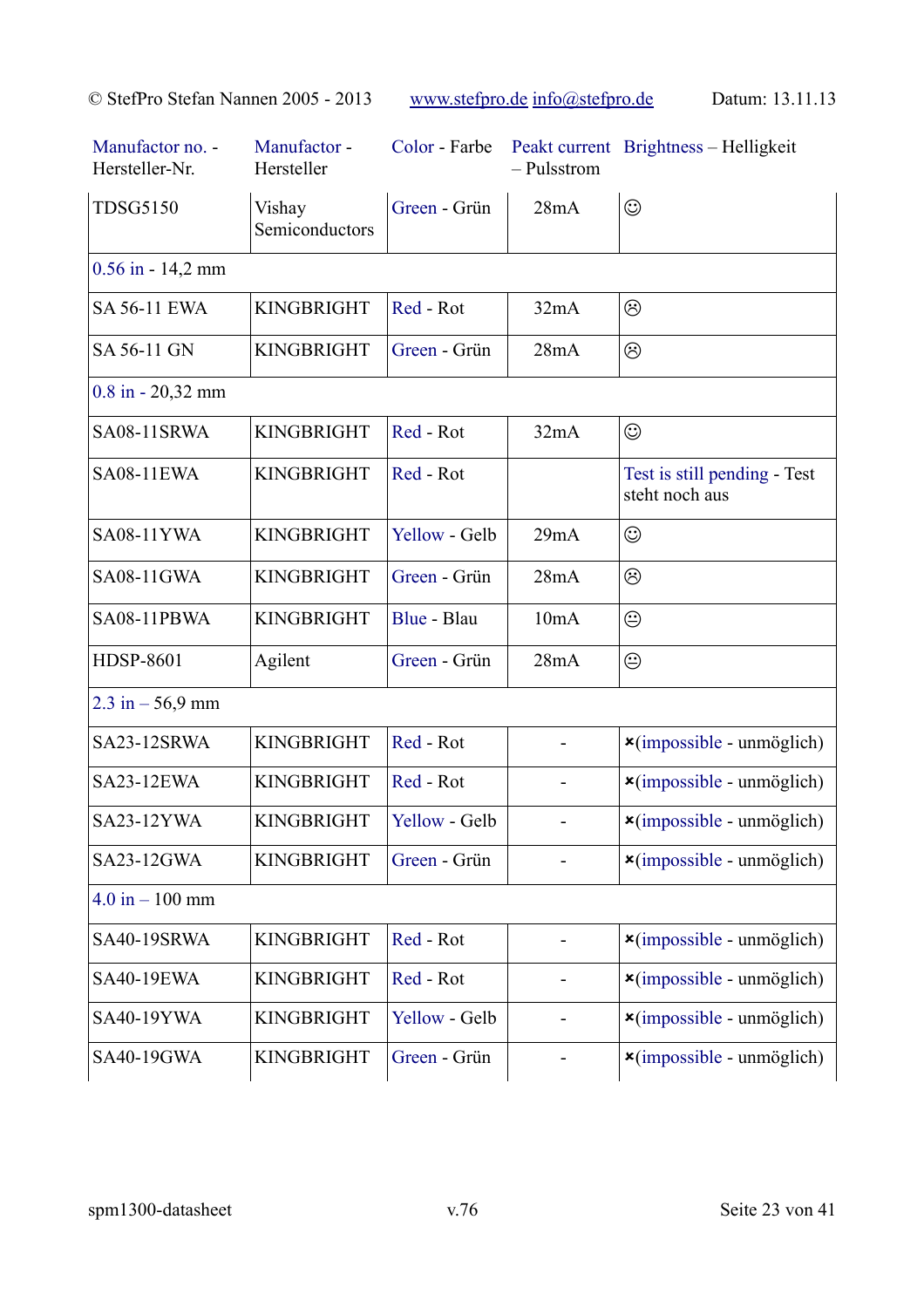

<span id="page-23-1"></span>*Figure - Abbildung 7: Differences of display readability brightness level 1 - Unterschiede der Display Lesbarkeit Helligkeitsstufe 1*



<span id="page-23-0"></span>*Figure - Abbildung 8: Differences of display readability brightness level 25 - Unterschiede der Display Lesbarkeit Helligkeitsstufe 25*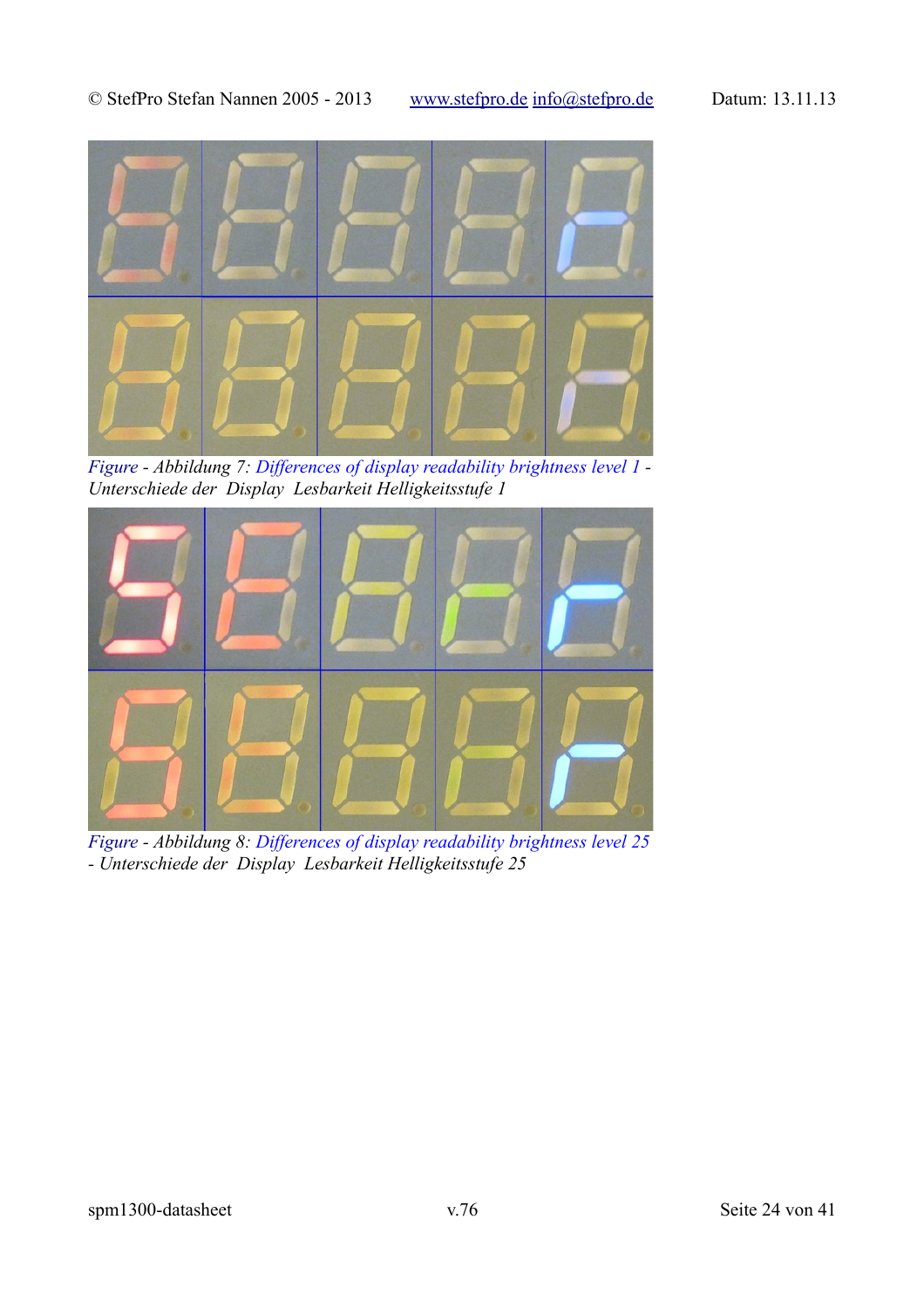

*Figure - Abbildung 9: SA08-11SRWA left without and right with contrast pane with back light. - SA08-11SRWA links ohne und rechts mit Kontrastscheibe bei Gegenlicht*

<span id="page-24-0"></span>

*Figure - Abbildung 10: SA08-11SRWA left without and right with contrast pane without back light. - SA08-11SRWA links ohne und rechts mit Kontrastscheibe ohne Gegenlicht*

### <span id="page-24-1"></span>*English:*

The displays in figure [7](#page-23-1) and [8](#page-23-0) are from left to right:

- SA52-11SRWA
- SA52-11EWA
- SA52-11YWA
- SA52-11GWA
- SA52-11QBWA-D

Below with and above without back light.

Because the displays are multiplexed (only one LED is lights at the same time for a maximum of 6 microseconds) to minimize component count and power consumption, not all 7-segment displays are usable.

Also note, that the displays which can work with 10 mA constant current, not implicitly work with 10 mA pulsed current.

All displays have been limited with a 100 ohm resistor.

The brightness of the display is designed for the brightness conditions in a living room or laboratory. Since the circuit is optimized for minimum components and power consumption, the readability is limited with direct irradiation by spotlight or sunlight without a contrast panel very limited and with better.

It is recommended to place a contrast panel in front of the display, see figure [9](#page-24-1) and [10.](#page-24-0)

Note: The menu is always displayed with 100% brightness.

### *Deutsch:*

Die Anzeigen in der Abbildung [7](#page-23-1) und [8](#page-23-0) sind von links nach rechts:

- SA52-11SRWA
- SA52-11EWA
- SA52-11YWA
- SA52-11GWA
- SA52-11QBWA-D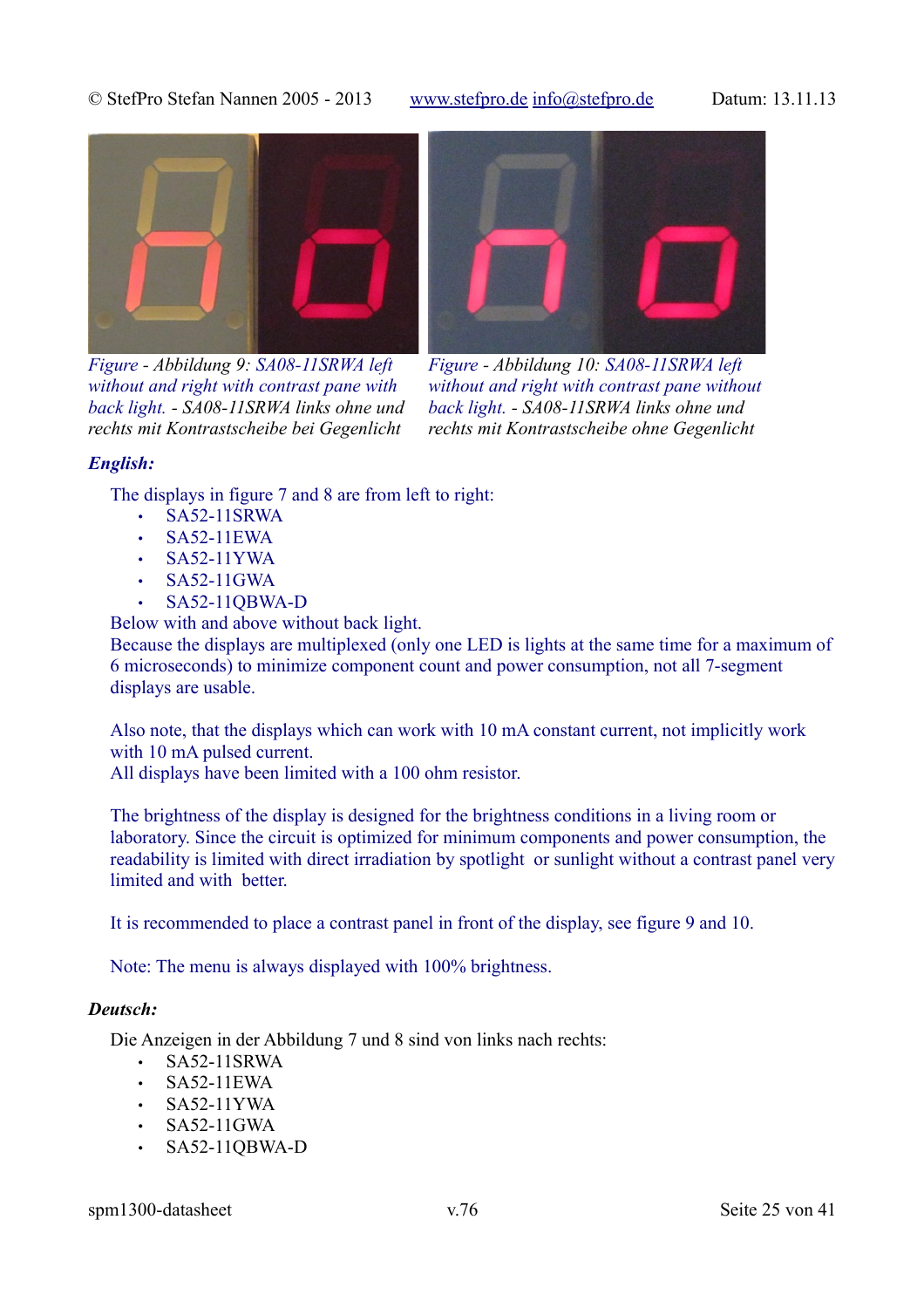Unten mit und oben ohne gegen licht.

Da die Displays gemultiplext werden, ( es leuchtet nur eine LED zur gleichen zeit für maximal 6 µs ) um Bauteile und den Stromverbrauch zu minimieren, sind nicht alle 7 Segment Displays einsetzbar.

Weiterhin muss beachtet werden, das Displays die mit 10 mA konstant Strom, nicht unbedingt mit 10 mA Pulsstrom arbeiten können.

Alle Displays wurden mit einem 100 Ohm Widerstand begrenzt.

Die Helligkeit der Display ist für das die Helligkeitsverhältnisse in einem Wohnzimmer oder Labor gedacht. Da die Schaltung auf minimalen Bauteil und Leistungsbedarf optimiert ist, ist die Lesbarkeit bei direkter Bestrahlung durch Scheinwerfer oder Sonnenlicht ohne Kontrastscheibe sehr eingeschränkt und besser.

Es wird empfohlen eine Kontrastscheibe vor die Displays zu setzen, siehe Abbildung [9](#page-24-1) und [10.](#page-24-0)

Hinweis: Das Menü wird immer mit 100 % Helligkeit angezeigt. Calculate the series resistor – Vorwiderstand Berechnung



$$
RV2 = \frac{VCC - U_F - U_{DS}}{I_{LED}}
$$

 $U_{DS} \approx 0$  $I_{LED}$  < 35 mA

### *Keyboard - Tastatur English:*

The keyboard consists of three to four buttons, as shown in basic circuit figure on page [21.](#page-20-0) It is expressly recommended to use digital compatible switches. The diodes D1 to D4 are for blocking display faults when pressing 2 and more keys.

The remote control of the controler is simply possible by parallel adding or replacing the button with NPN transistors.

spm1300-datasheet v.76 Seite 26 von 41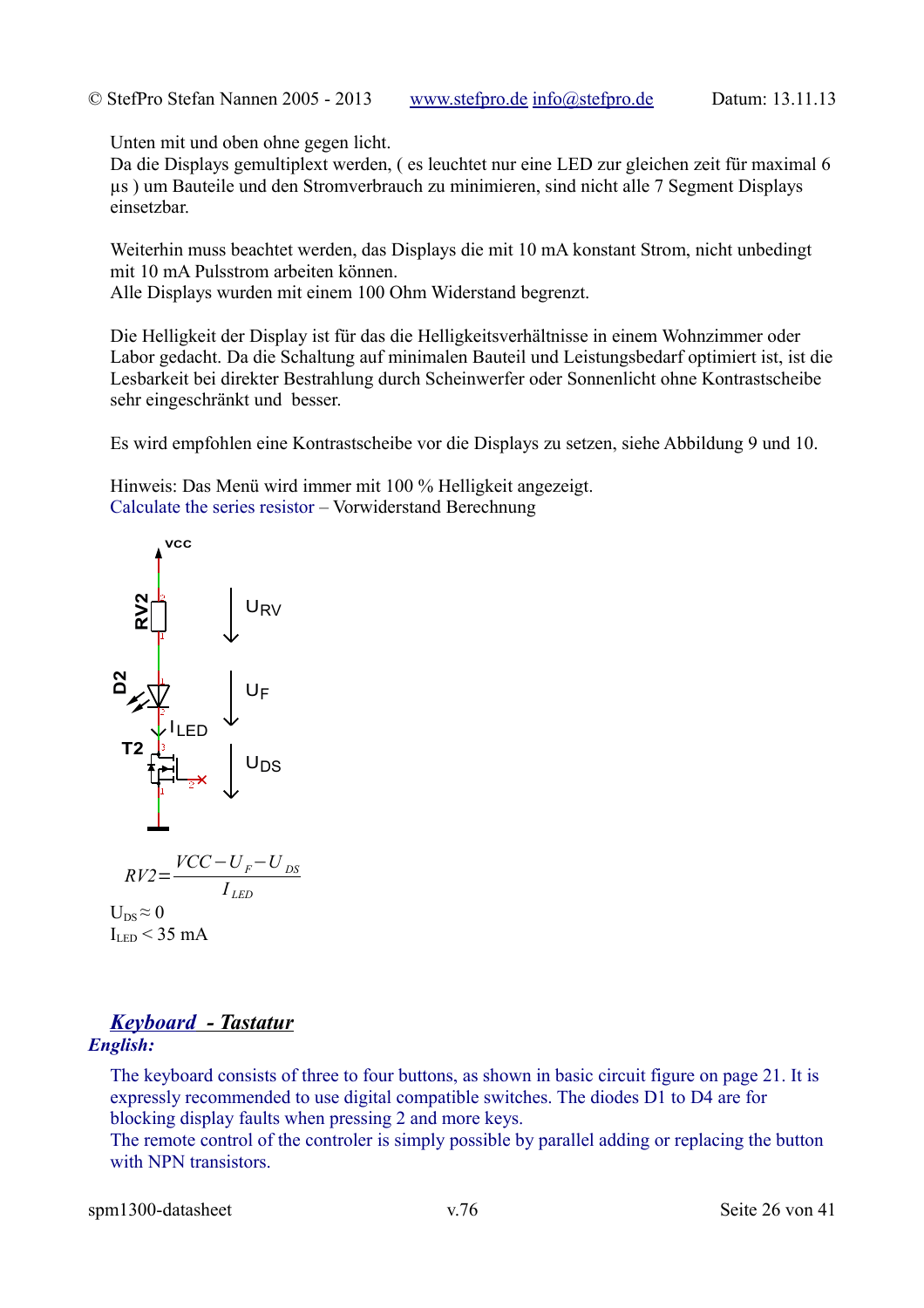### *Deutsch:*

Die Tastatur besteht aus den drei bis vier Tasten, wie in der Abbildung der Grundschaltung auf Seite [21](#page-20-0) zu sehen ist. Es werden ausdrücklich Digital fähige Taster empfohlen. Die Dioden D1 bis D4 sind zum Abblocken von Darstellungsfehlern beim Drücken von 2 bis mehr Tasten gleichzeitig.

Das Fernsteuern des Controllers ist durch einfaches ersetzten der Taster mittels NPN Transistoren oder auch parallel schalten möglich.

### *Buzzer- Summer*

### *English:*

The buzzer B1 must be self-producing and have a minimum voltage of VCC. Does the buzzer have not VCC, a series resistor have to be installed.

The buzzer may further maximum of 40mA directly from the IC SPM1300 - SPM1302. The plus pole of the buzzer have to be applied to VCC and the minus pin of the buzzer have to connected to the IC.

D1 is the idle diode when operating with coils.

### *Deutsch:*

Der Summer B1 muss selbst erregend sein und eine Spannung von mindestens VCC ab können. Hält der Summer keine VCC aus so ist ein Vorwiderstand einzubauen.

Der Summer darf des weiteren maximal 40mA direkt vom IC SPM1300 - SPM1302 beziehen. Der plus Pol des Summers ist an VCC zu legen und der minus an den Summer Pin des IC's. D1 ist die Leerlaufdiode beim Betrieb mit Spulen.



### *Temperature sensor – Temperatursensor English:*

It is possible to connect two temperature sensors type LM35DZ, a LM35CZ has not been tested. The temperature sensor from the first channel is connected to input C and the second channel to input D.

C1 is a decoupling capacitor. C2 acts as a filter capacitor to suppress disturbances. R1 enables the detection of a faulty sensor connection. The lower circuit must be doubled if 2 temperature sensors will be used.

### *Deutsch:*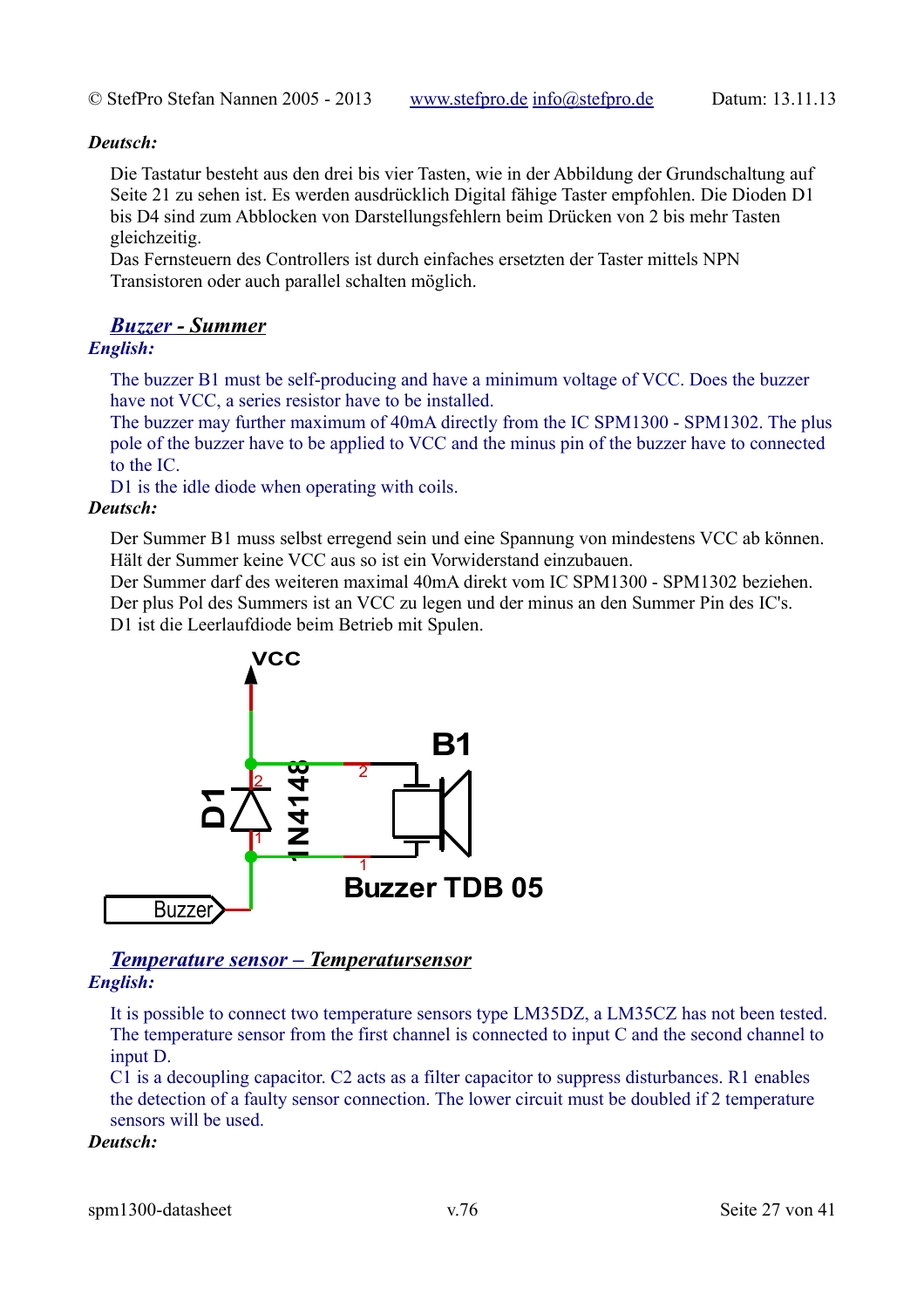Es ist möglich zwei Temperatursensoren des Typs LM35DZ anzuschließen, ein LM35CZ wurde noch nicht getestet. Der Temperatursensor vom ersten Kanal wird am Eingang C und vom zweiten Kanal am Eingang D angeschlossen.

C1 dient als Abblockkondensator. C2 dient als Filterkondensator um Störungen zu unterdrücken. R1 ermöglicht die Erkennung einer defekten Sensorverbindung. Die untere Schaltung muss verdoppelt werden wenn 2 Temperatursensoren genutzt werden sollen.



# <span id="page-27-0"></span> *Relay – Relais*

### *English:*

In the basic circuit (on page [21\)](#page-20-0) is shown how a relay or something like that can be connected.

T1 used R5 as a series resistor, T1 is operated as an amplifier and also as an inverter. For T1 and R5, other components may be used.

A direct connection of a coil or a load with more than 40 mA is not recommended direct with the SPM1300 - SPM1302.

D6 is idle, the diode when operating with coils.

If the controller frequently triggers a reset or has other mistakes, instead of a transistor a optocoupler should be used.

### *Deutsch:*

In der Grundschaltung (auf Seite [21\)](#page-20-0) ist gezeigt wie ein Relais oder ähnliches angeschlossen werden kann.

T1 benutzt R5 als Vorwiderstand, T1 wird als Verstärker und auch als Inverter betrieben. Für T1 und R5 können andere Bauteile benutzt werden.

Ein direkter Anschluss einer Spule oder eines Verbrauchers der mehr als 40 mA bezieht wird nicht an dem SPM1300 - SPM1302 empfohlen.

D6 ist die Leerlaufdiode beim Betrieb mit Spulen.

Wenn beim Controller häufig ein Reset ausgelöst wird oder andere Fehlverhalten aufweist, sollte anstelle eines Transistors ein Optokoppler benutzt werden.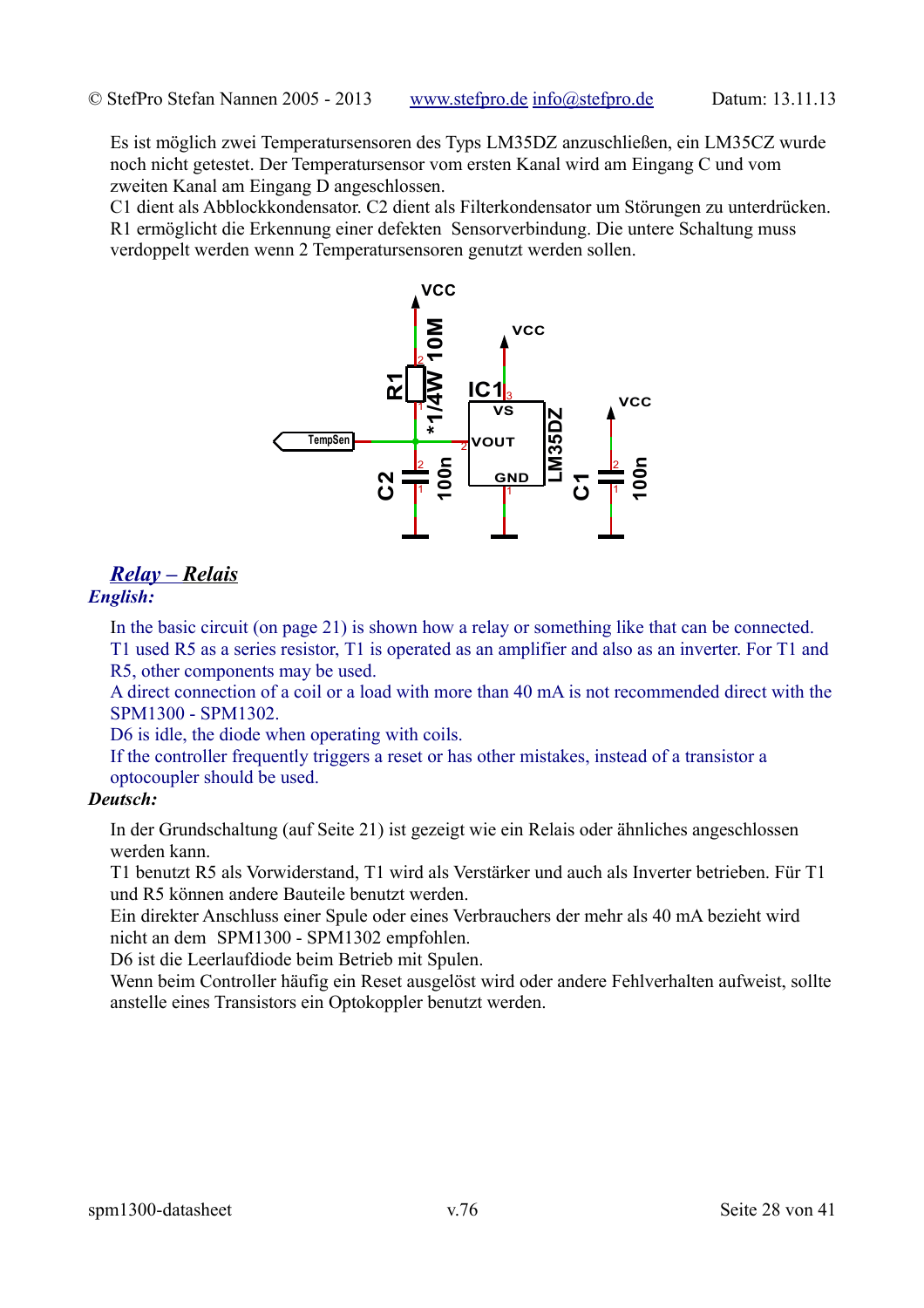# **Operation of the final module - Bedienung des fertigen Modules**

# *Key descriptions – Tastenbeschreibung*

### *English:*

|          | S1: Start, Stop       | By short press this button Start or Stops the countdown timer, press the<br>button more than one second to open the menu |
|----------|-----------------------|--------------------------------------------------------------------------------------------------------------------------|
|          | S <sub>2</sub> : Menu | Opens the menu (Optional)                                                                                                |
|          | S3: Plus              | Function key, in general $+$                                                                                             |
|          | S4: Minus             | Function key, in general -                                                                                               |
| Deutsch: |                       |                                                                                                                          |
|          | S1: Start Stop        | Bei kurzem drücken Startet oder Stop diese Taste den Countdown Timer.                                                    |

| $51.5$ tait, $500$ | Der Kurzen underen Standel oder Stop urse Tasie den Countdown Thile<br>wird die Taste länger als eine Sekunde drücken öffnet das Menü |
|--------------------|---------------------------------------------------------------------------------------------------------------------------------------|
| S2: Menü           | Öffnet das Menü (Optional)                                                                                                            |
| $S3$ : Plus        | Funktionstaste, in der Regel +                                                                                                        |
| S4: Minus          | Funktionstaste, in der Regel -                                                                                                        |

# *Using the Countdown Timer - Bedienung des Countdowntimers*

### *English:*

The countdown timer is operated by 3 buttons.

- S1 is the start and stop button. If the countdown timer in the pause mode, the timer can be restart with this button.
- S3 is the plus key, it increments the time. If the countdown timer is running, this button paused the countdown.
- S4 is the minus key, it decrements the time. If the countdown timer is running, this button stops the countdown.

These buttons are available only when the menu is not open, otherwise the keys are used by the menu.

### *Deutsch:*

Der Countdown Timer wird über 3 Taster bedient.

- S1 ist die Start und Stop Taste. Ist der Countdown Timer im Pausemodus kann hiermit wieder gestartet werden.
- S3 ist die Plus Taste, hiermit kann die Zeit in positiver Richtung eingestellt werden. Läuft der Countdown Timer, kann dieser mit der Plus Taste in den Pausemodus versetzt werden.
- S4 ist die Minus Taste, hiermit kann die Zeit in negative Richtung eingestellt werden. Läuft der Countdown Timer, kann dieser mit der Minus Taste gestoppt werden.

Diese Tasten stehen nur zur Verfügung wenn das Menü nicht geöffnet ist, andernfalls werden die Tasten vom Menü belegt.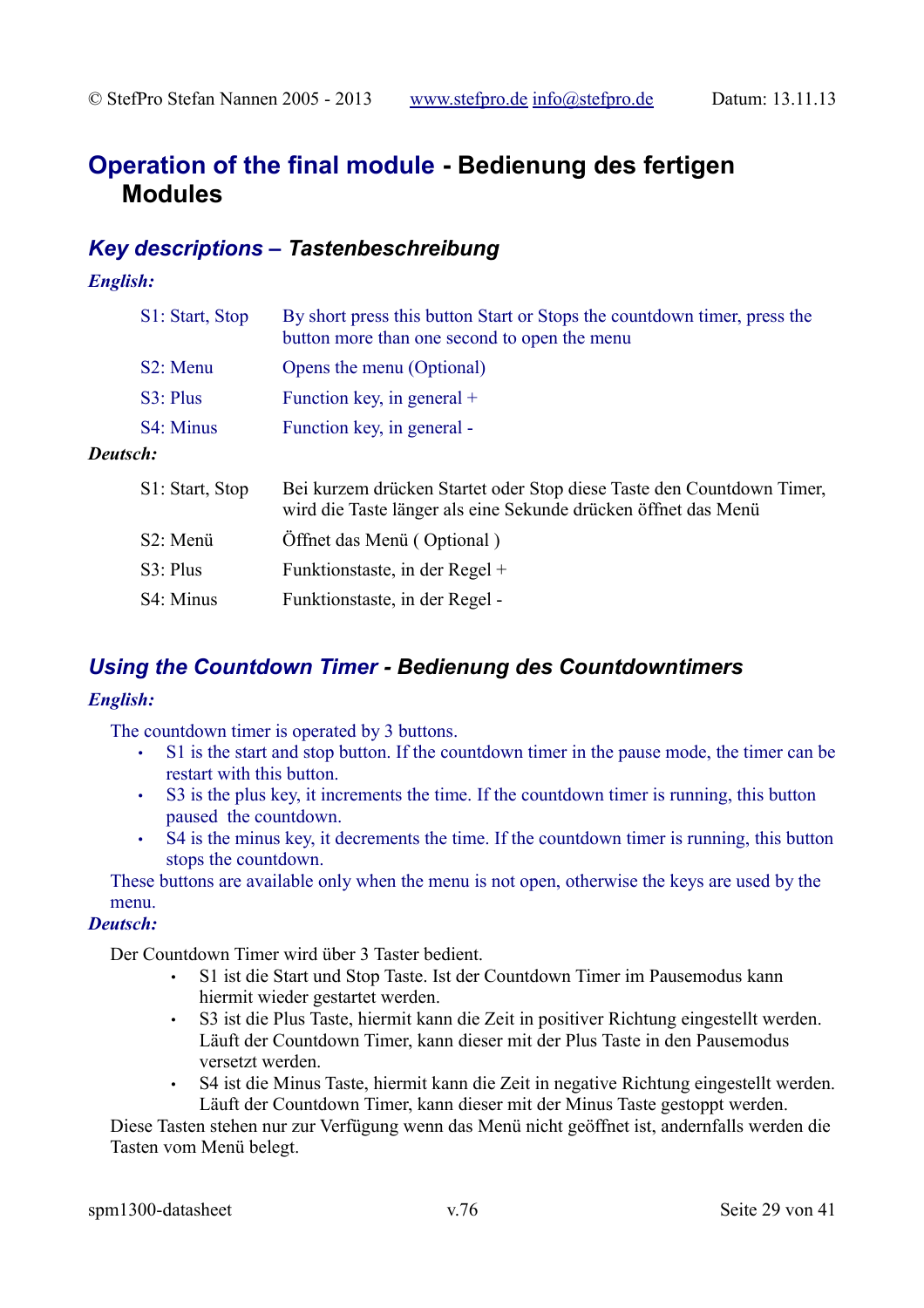# *Menu description - Menübeschreibung*

| Temperature controller settings - Temperaturregler Einstellungen |                      |                                                                                                                                                                                                                                                                                                                                                                                                                                                                                                                                                                                                                                                                                                                                                         |
|------------------------------------------------------------------|----------------------|---------------------------------------------------------------------------------------------------------------------------------------------------------------------------------------------------------------------------------------------------------------------------------------------------------------------------------------------------------------------------------------------------------------------------------------------------------------------------------------------------------------------------------------------------------------------------------------------------------------------------------------------------------------------------------------------------------------------------------------------------------|
|                                                                  |                      | <b>Actual temperature - Ist Temperatur</b>                                                                                                                                                                                                                                                                                                                                                                                                                                                                                                                                                                                                                                                                                                              |
|                                                                  | t d D F              | <b>English:</b>                                                                                                                                                                                                                                                                                                                                                                                                                                                                                                                                                                                                                                                                                                                                         |
|                                                                  | tcON                 | <b>Button PLUS</b>                                                                                                                                                                                                                                                                                                                                                                                                                                                                                                                                                                                                                                                                                                                                      |
|                                                                  |                      | Setting if the temperature changes will be automatically<br>displayed.                                                                                                                                                                                                                                                                                                                                                                                                                                                                                                                                                                                                                                                                                  |
|                                                                  |                      | tcON - temperature changes automatically show<br>٠                                                                                                                                                                                                                                                                                                                                                                                                                                                                                                                                                                                                                                                                                                      |
|                                                                  |                      | $tcOF$ - show no temperature change automatically                                                                                                                                                                                                                                                                                                                                                                                                                                                                                                                                                                                                                                                                                                       |
|                                                                  | tcOF                 | (Change only temporary, until power off)                                                                                                                                                                                                                                                                                                                                                                                                                                                                                                                                                                                                                                                                                                                |
|                                                                  |                      | <b>Button MINUS</b>                                                                                                                                                                                                                                                                                                                                                                                                                                                                                                                                                                                                                                                                                                                                     |
|                                                                  |                      | displays the current temperature of each channel.                                                                                                                                                                                                                                                                                                                                                                                                                                                                                                                                                                                                                                                                                                       |
|                                                                  |                      | $0cXX$ : indicates the temperature of the control<br>٠<br>channel, there is the result of averaging                                                                                                                                                                                                                                                                                                                                                                                                                                                                                                                                                                                                                                                     |
|                                                                  | 0cXX                 | <i>IcXX</i> : shows the temperature from the<br>٠<br>temperature sensor of channel C                                                                                                                                                                                                                                                                                                                                                                                                                                                                                                                                                                                                                                                                    |
|                                                                  |                      | 2cXX: shows the temperature from the<br>temperature sensor of the channel D (The<br>temperature is only determined if the averaging is<br>on otherwise there is 2c -)                                                                                                                                                                                                                                                                                                                                                                                                                                                                                                                                                                                   |
|                                                                  | <b>lcXX</b>          | Deutsch:                                                                                                                                                                                                                                                                                                                                                                                                                                                                                                                                                                                                                                                                                                                                                |
|                                                                  | 2cXX                 | Taste PLUS<br>Einstellung ob die Temperaturänderungen automatisch<br>angezeigt werden sollen.<br>tcON - Temperaturänderungen automatisch<br>$\bullet$<br>anzeigen<br>$tcOF$ - Keine Temperaturänderung automatisch<br>anzeigen<br>(Änderung nur Temporär, bis zum Ausschalten)<br>Taste MINUS<br>zeigt die Aktuelle Temperatur der einzelnen Kanäle an.<br>$0cXX$ : zeigt die Temperatur des Regelkanals an,<br>dort steht das Ergebnis der Mittelwertbildung<br>IcXX : zeigt die Temperatur vom Temperatursen-<br>$\bullet$<br>sor vom Kanal C<br>2cXX : zeigt die Temperatur vom Temperatursen-<br>$\bullet$<br>sor vom Kanal D (Die Temperatur wird nur ermit-<br>telt wenn die Mittelwertbildung eingeschaltet ist,<br>andernfalls steht dort 2c--) |
|                                                                  | <b>English:</b>      | Setpoint temperature - Solltemperatur                                                                                                                                                                                                                                                                                                                                                                                                                                                                                                                                                                                                                                                                                                                   |
|                                                                  | The number can be    | <b>English:</b>                                                                                                                                                                                                                                                                                                                                                                                                                                                                                                                                                                                                                                                                                                                                         |
|                                                                  | 10 to 80<br>Deutsch: | With the plus and minus button, the setpoint temperature<br>can be set between 10 °C to 80 °C.                                                                                                                                                                                                                                                                                                                                                                                                                                                                                                                                                                                                                                                          |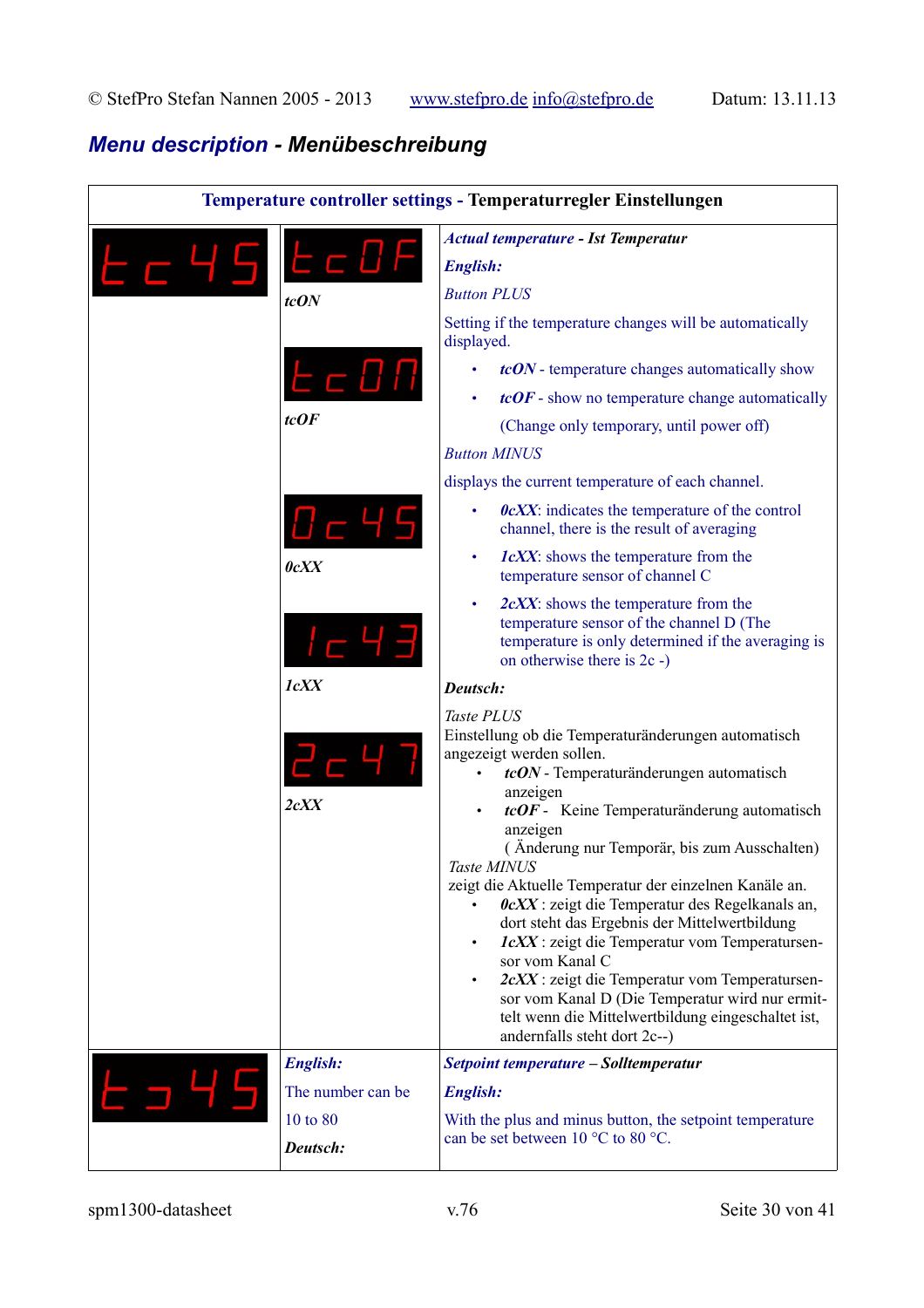|                 | Die Zahl kann<br>zwischen 10 und 80<br>sein | Deutsch:                                                                                                                         |
|-----------------|---------------------------------------------|----------------------------------------------------------------------------------------------------------------------------------|
|                 |                                             | mit den Tasten Plus und Minus kann die Solltemperaturvon<br>10 °C bis 80 °C eingestellt werden.                                  |
|                 | <b>English:</b>                             | Temperature hysteresis - Temperaturhysterese                                                                                     |
| <b>LHO3</b>     | The number can be                           | <b>English:</b>                                                                                                                  |
|                 | $0$ to 5                                    | With the plus and minus button, the temperature hysteresis                                                                       |
|                 | Deutsch:                                    | can be set between $0^{\circ}$ C to 5 °C.                                                                                        |
|                 | Die Zahl kann<br>zwischen 0 und 5 sein      | Deutsch:                                                                                                                         |
|                 |                                             | mit den Tasten Plus und Minus kann die Solltemperaturvon<br>$0 °C$ bis 5 $°C$ eingestellt werden.                                |
|                 | <b>English:</b>                             | <b>Control algorithm - Regelalgorithmus</b>                                                                                      |
| <u> E – 0 2</u> | The number can be                           | <b>English:</b>                                                                                                                  |
|                 | 0 to 2.                                     | With the plus and minus button, the control algorithm can                                                                        |
|                 | Deutsch:                                    | be selected<br>0: no control - control is off                                                                                    |
|                 | Die Zahl kann                               | 1: Advanced 2-point control with successive                                                                                      |
|                 | zwischen 0 und 2 sein                       | approximation<br>2: Simple 2 point control                                                                                       |
|                 |                                             | Deutsch:                                                                                                                         |
|                 |                                             | Mit den Tasten Plus und Minus kann der Regelalgorithmus                                                                          |
|                 |                                             | ausgewählt werden<br>$0:$ keine Regelung – Regelung ist aus                                                                      |
|                 |                                             | 1 : Erweiterte 2 Punktreglung mit schrittweiser                                                                                  |
|                 |                                             | Näherung<br>2 : Einfache 2 Punktreglung                                                                                          |
|                 | <b>English:</b>                             | <b>Number of temperature sensor / Averaging - Anzahl der</b>                                                                     |
| <i>EnD2</i>     | The number can be                           | Temperatursensor / Mittelwertbildung<br><b>English:</b>                                                                          |
|                 | 1 or 2.                                     | With plus and minus button, the number of temperature                                                                            |
|                 | Deutsch:                                    | sensors can be selected                                                                                                          |
|                 | Die Zahl kann 1 oder 2                      | 1: The temperature sensor on the input C is used<br>for temperature measurement                                                  |
|                 | sein                                        | 2: Both temperature sensors which are connected                                                                                  |
|                 |                                             | to the input C and D are used for temperature<br>measurement and the average temperature will be                                 |
|                 |                                             | calculated by the both temperature sensors.                                                                                      |
|                 |                                             | After this setting is changed, the temperature measurement<br>will be recalibrated, it shows CAL again in the display.           |
|                 |                                             | Deutsch:                                                                                                                         |
|                 |                                             | Mit Taste Plus und Minus kann die Anzahl der<br>Temperatursensoren ausgewählt werden                                             |
|                 |                                             | 1 : Der Temperatursensor am Eingang C wird zur                                                                                   |
|                 |                                             | Temperaturerfassung genutzt<br>2 : Beide Temperatursensor die am Eingang C und                                                   |
|                 |                                             | D angeschlossen sind werden zur Temperaturer-<br>fassung genutzt und der Mittelwert wird aus bei-<br>den Temperaturen errechnet. |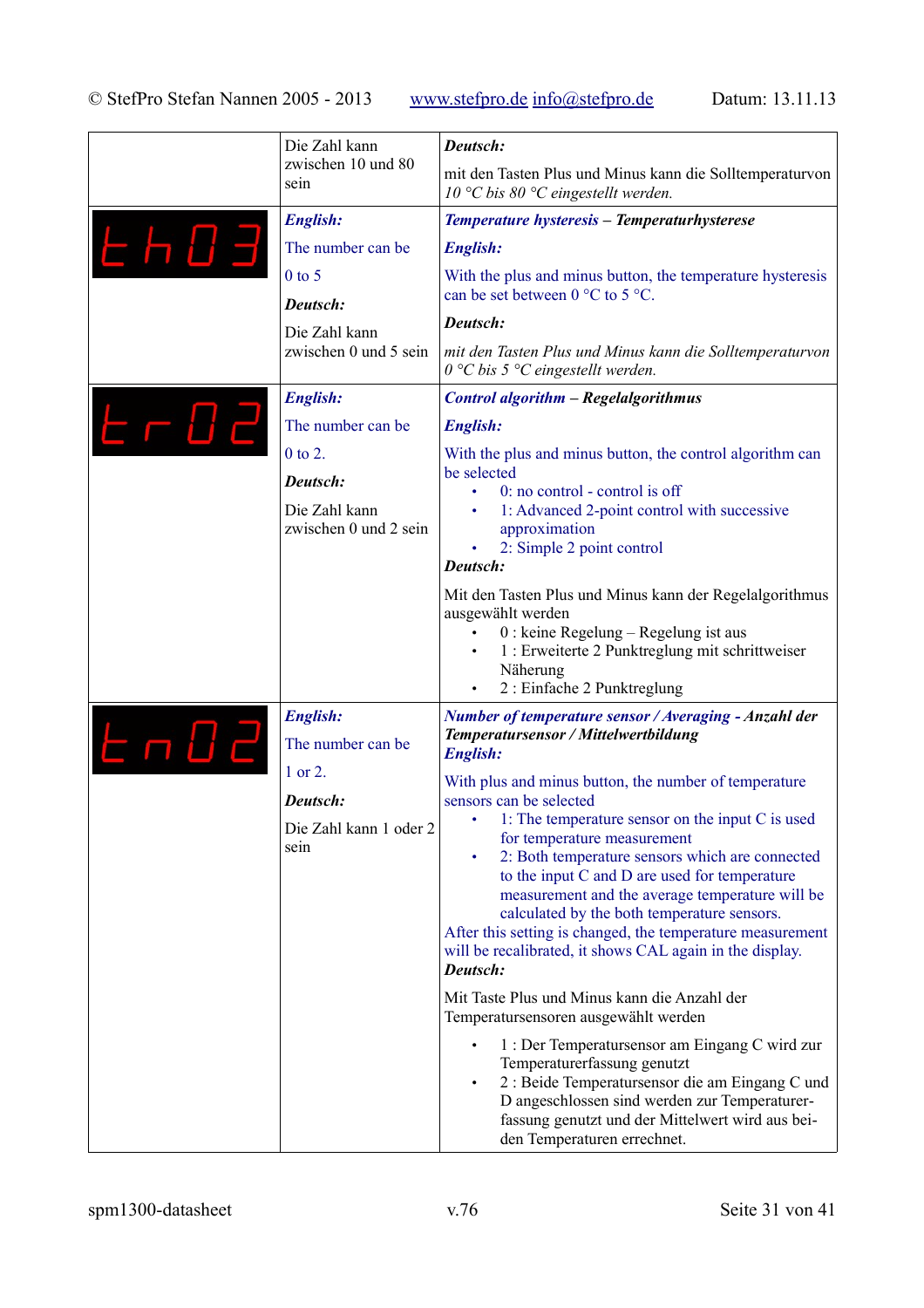|                 |                             | Nachdem diese Einstellung geändert wurde, wird die<br>Temperaturerfassung neu kalibriert, es erscheint wieder<br>CAL im Display.                                                                                                                                                                         |
|-----------------|-----------------------------|----------------------------------------------------------------------------------------------------------------------------------------------------------------------------------------------------------------------------------------------------------------------------------------------------------|
| <i>EdreEano</i> | tdNO                        | Temperature Display Mode - Temperatur Anzeige Modus<br><b>English:</b><br>With the plus and minus buttons, the display mode can be<br>set.                                                                                                                                                               |
|                 | EJCH<br>tdCH                | tdNO: No display of temperature<br>٠<br><b>tdCH</b> : View change in temperature<br>٠<br><i>tdrE</i> : Show until the setpoint temperature is<br>٠<br>reached                                                                                                                                            |
|                 | Edre                        | <b>tdAL</b> : Always show unless the countdowntimer is<br>$\bullet$<br>not in operation<br>Deutsch:                                                                                                                                                                                                      |
|                 | <i>tdrE</i><br>EdAL<br>tdAL | Mit den Tasten Plus und Minus kann der Display Modus<br>eingestellt werden.<br>tdNO: Keine Anzeige der Temperatur<br>tdCH: Anzeigen bei Temperaturänderung<br>٠<br>tdrE: Bis zum Erreichen der Solltemperatur an-<br>zeigen<br>tdAL: Immer anzeigen, außer wenn der Timer im<br>$\bullet$<br>betrieb ist |

| <b>Buzzer setting - Summereinstellung</b> |                                             |                                                                                             |
|-------------------------------------------|---------------------------------------------|---------------------------------------------------------------------------------------------|
|                                           | <b>English:</b>                             | <b>English:</b>                                                                             |
|                                           | The number can be.<br>$0 - 3$               | $\rightarrow$ With the button plus and minus the buzzer<br>settings can be select.          |
|                                           | Deutsch:                                    | $0:$ No tone                                                                                |
|                                           | Die Zahl kann<br>zwischen 0 und $3$<br>sein | 1:3 seconds after the counter ends                                                          |
|                                           |                                             | 2: 9 seconds after the counter ends                                                         |
|                                           |                                             | 3: infinitely until keystroke after the counter<br>ends                                     |
|                                           |                                             | Deutsch:                                                                                    |
|                                           |                                             | $\rightarrow$ mit den Tasten Plus und Minus kann die<br>Summereinstellung ausgewählt werden |
|                                           |                                             | 0: kein Summer                                                                              |
|                                           |                                             | 1:3 Sekunden nach Counter Ablauf                                                            |
|                                           |                                             | 2: 9 Sekunden nach Counter Ablauf                                                           |
|                                           |                                             | 3: unendlich bis zum Tastendruck nach<br>Counter Ablauf                                     |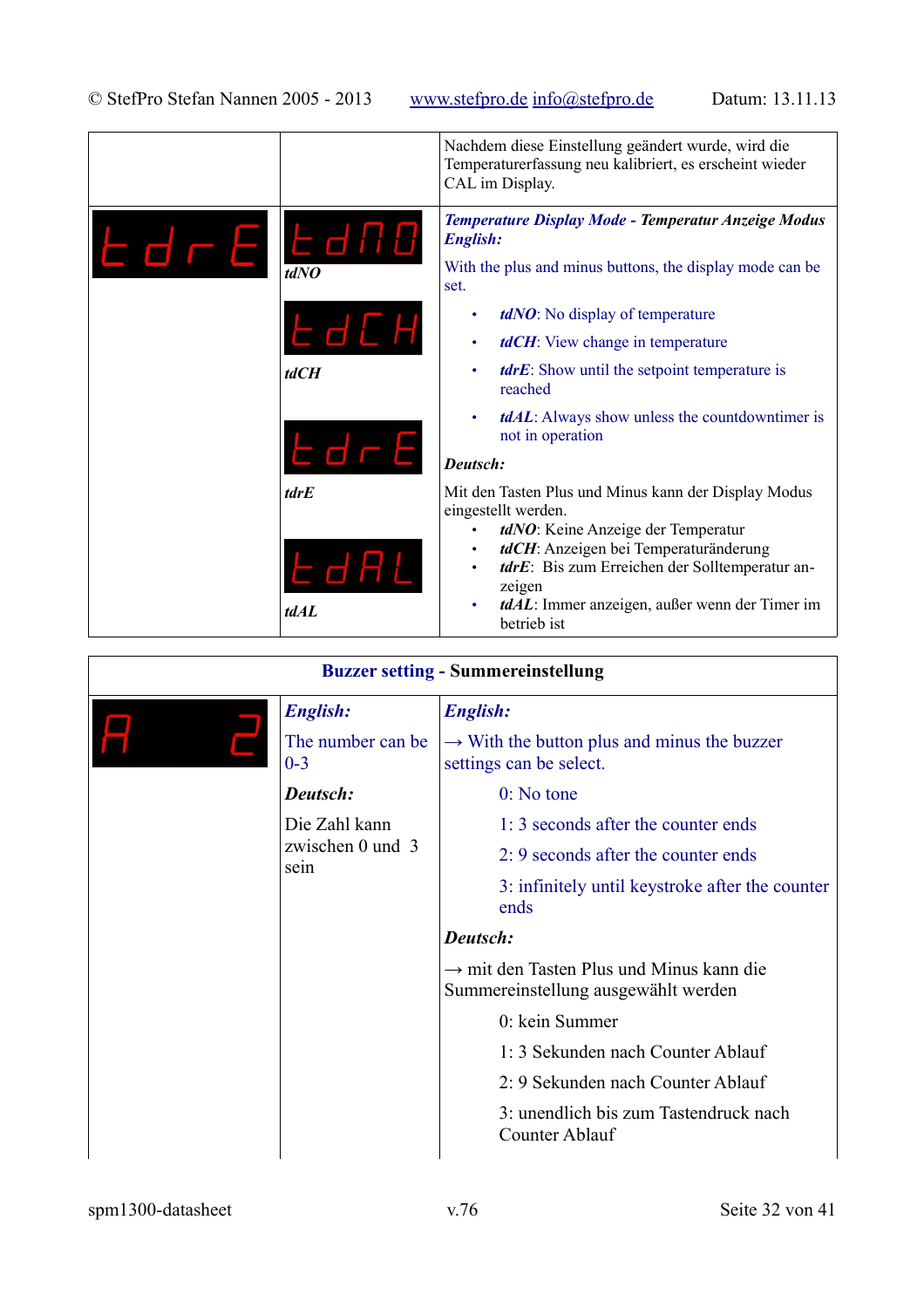| Display mode setting - Displaymoduseinstellung |  |                                                                                                                                                                                                                                                                                                                                                                                    |
|------------------------------------------------|--|------------------------------------------------------------------------------------------------------------------------------------------------------------------------------------------------------------------------------------------------------------------------------------------------------------------------------------------------------------------------------------|
|                                                |  | <b>English:</b><br>$\rightarrow$ with key plus and minus display mode setting Select<br>C: Classic, buzzer beeps continuously<br>٠<br>S: Standard, the buzzer beeps with interruptions<br>Deutsch:<br>$\rightarrow$ mit Taste Plus und Minus Displaymoduseinstellung<br>Auswählen<br>C: Classic, Summer Piept ununterbrochen<br>S: Standard, Summer Piept mit Unterbrechungen<br>٠ |

| <b>Information area - Info Bereich</b>                     |                                                                            |
|------------------------------------------------------------|----------------------------------------------------------------------------|
|                                                            | <b>English:</b>                                                            |
| $I\sqcap F$ $D$                                            | This indicates the start the information area                              |
|                                                            | Deutsch:                                                                   |
|                                                            | Zeigt den Anfang des Info Bereichs an                                      |
|                                                            | <b>English:</b>                                                            |
| $\begin{array}{c} I & I \; \square \; \square \end{array}$ | IC / device type                                                           |
|                                                            | Example, it might be something else at this point.                         |
|                                                            | Deutsch:                                                                   |
|                                                            | IC / Geräte Typ                                                            |
|                                                            | Beispiel, es kann natürlich auch etwas anderes an<br>dieser Stelle stehen. |
|                                                            | <b>English:</b>                                                            |
|                                                            | Firmware version                                                           |
|                                                            | Example, it might be something else at this point.                         |
|                                                            | Deutsch:                                                                   |
|                                                            | <b>Firmware Version</b>                                                    |
|                                                            | Beispiel, es kann natürlich auch etwas anderes an<br>dieser Stelle stehen. |
|                                                            | <b>English:</b>                                                            |
| End                                                        | End of the menu, hide automatically after 2<br>seconds.                    |
|                                                            | Deutsch:                                                                   |
|                                                            | Ende des Menü, blendet nach 2 Sekunden<br>automatisch aus.                 |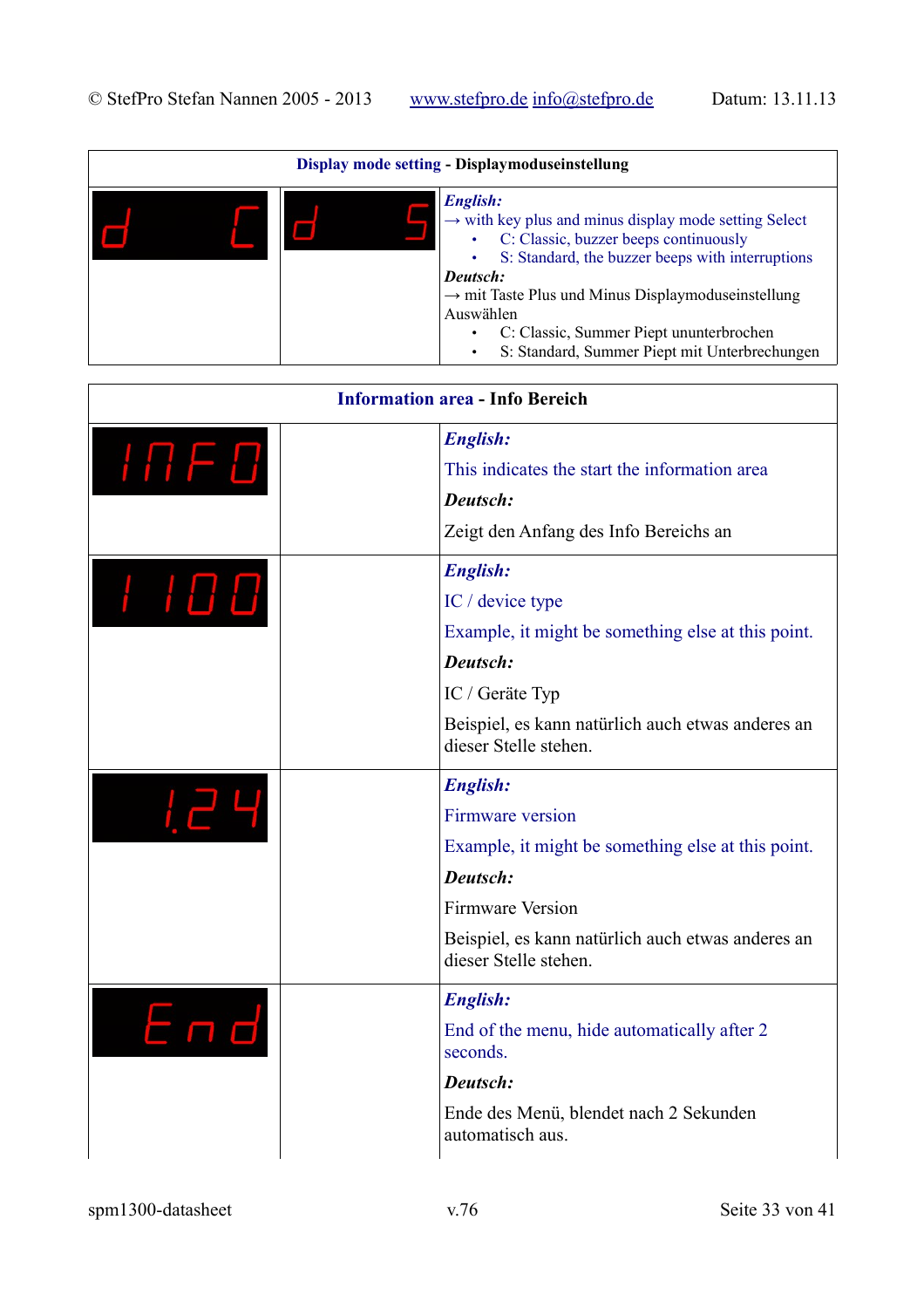# *Error message and causes - Fehlermeldung und Fehlerursachen*

### **ERCC - Component failure - Komponenten Fehler**

### *English:*

If this error occurs, please contact us. Then it missing a firmware component.

### *Deutsch:*

Sollte dieser Fehler auftreten, benachrichtigen Sie uns. Dann fehlt eine Firmware Komponente.

# **Er0X - Failed temperature sensor - Fehler beim Temperatursensor**

### *English:*

Er01: Sensor is broken, disconnected or outside the temperature range

- 1. Check the sensor with a multimeter on the output, the voltageshould between 0 and 1 voltage  $(10 \text{ mV} / 1 \degree \text{C})$
- 2. Check whether the signal comes of the sensor input to the IC.
- 3. This error is triggered when the sensor input is applied a voltage higher than 1 volt.

Er02: Impossible temperature change

- 1. Check the input signal as in Er01, this error may occur if the sensor signal is disconnected during use.
- 2. If the sensor signal is applied correctly, check whether the sensor is exposed to strong disturbances signals. This error is triggered by a noise amplitude of 100mV..

### Er03: Difference between 2 sensors to large

This error can occur only if more than one temperature sensor is used. This is necessary for the averaging. The maximum temperature difference is 10 ° C.

- 1. Check the position of the temperature sensor for example is one temperature sensor outside of the heating chamber located.
- 2. Check the input signal as in Er01 error, this error may occur if one sensor signal is disconnected during use.

All errors result in a disable of the temperature control, the error must be corrected! The IC controls the temperature only after a power down, power up cycle (IC RESET).

### *Deutsch:*

Er01: Sensor defekt, unterbrochen oder außerhalb des Temperaturbereichs

- 1. Überprüfen Sie den Sensor mit einem Multimeter, am Sensorausgang sollte die Spannung zwischen 0 und 1 Volt liegen ( $10 \text{ mV} / 1 \text{ }^{\circ}\text{C}$ )
- 2. Überprüfen Sie ob das Signal bis zum Sensoreingang am IC kommt.
- 3. Dieser Fehler wird ausgelöst wenn am Sensoreingang eine Spannung größer 1 Volt anliegt.
- Er02: Unmögliche Temperatur Änderung
	- 1. Überprüfen Sie das Eingangssignal wie beim Fehler Er01, dieser Fehler kann auftreten wenn das Sensorsignal während des Betriebs unterbrochen wird.
	- 2. Sollte das Sensorsignal korrekt anliegen, überprüfen Sie ob das Sensorsignal starken Störungen ausgesetzt ist. Ab einer Störamplitude von 100mV wird dieser Fehler ausgelöst.
- Er03: Differenz zwischen 2 Sensoren zu groß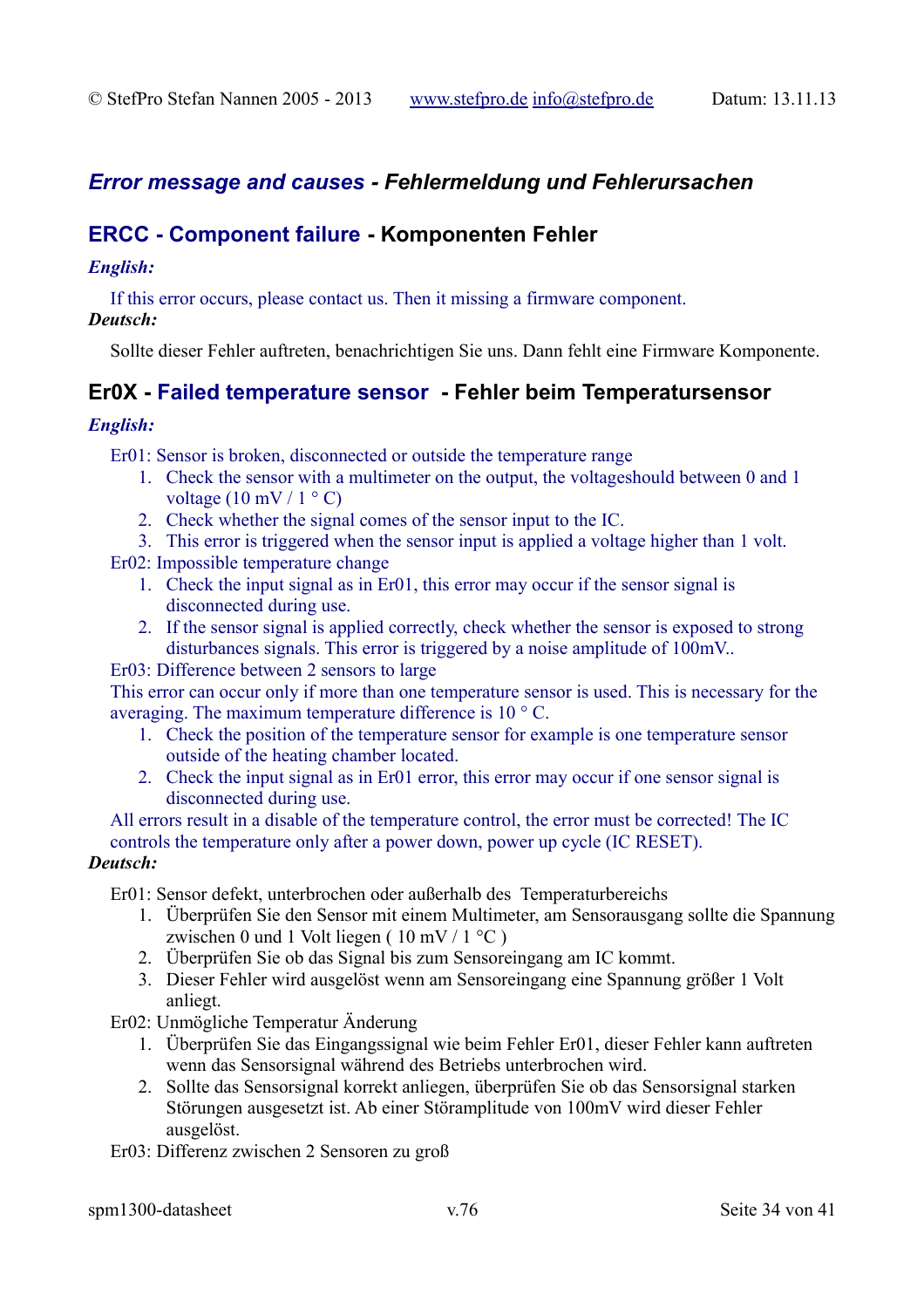Dieser Fehler kann nur auftreten wenn mehr als ein Temperatursensor benutzt wird. Dies ist nötig bei der Mittelwertbildung. Die Maximale Differenztemperatur beträgt 10 °C.

- 1. Überprüfen Sie die Position der Temperatursensor, liegt z.B. einer außerhalb der Heizkammer.
- 2. Überprüfen Sie das Eingangssignal wie beim Fehler Er01, dieser Fehler kann auftreten wenn das Sensorsignal während des Betriebs unterbrochen wird.

Alle Fehler führen zu einem abschalten der Temperaturreglung, der Fehler muss behoben werden! Das IC Regelt die Temperatur erst wieder nach einem Power Down, Power Up cycle ( IC RESET ).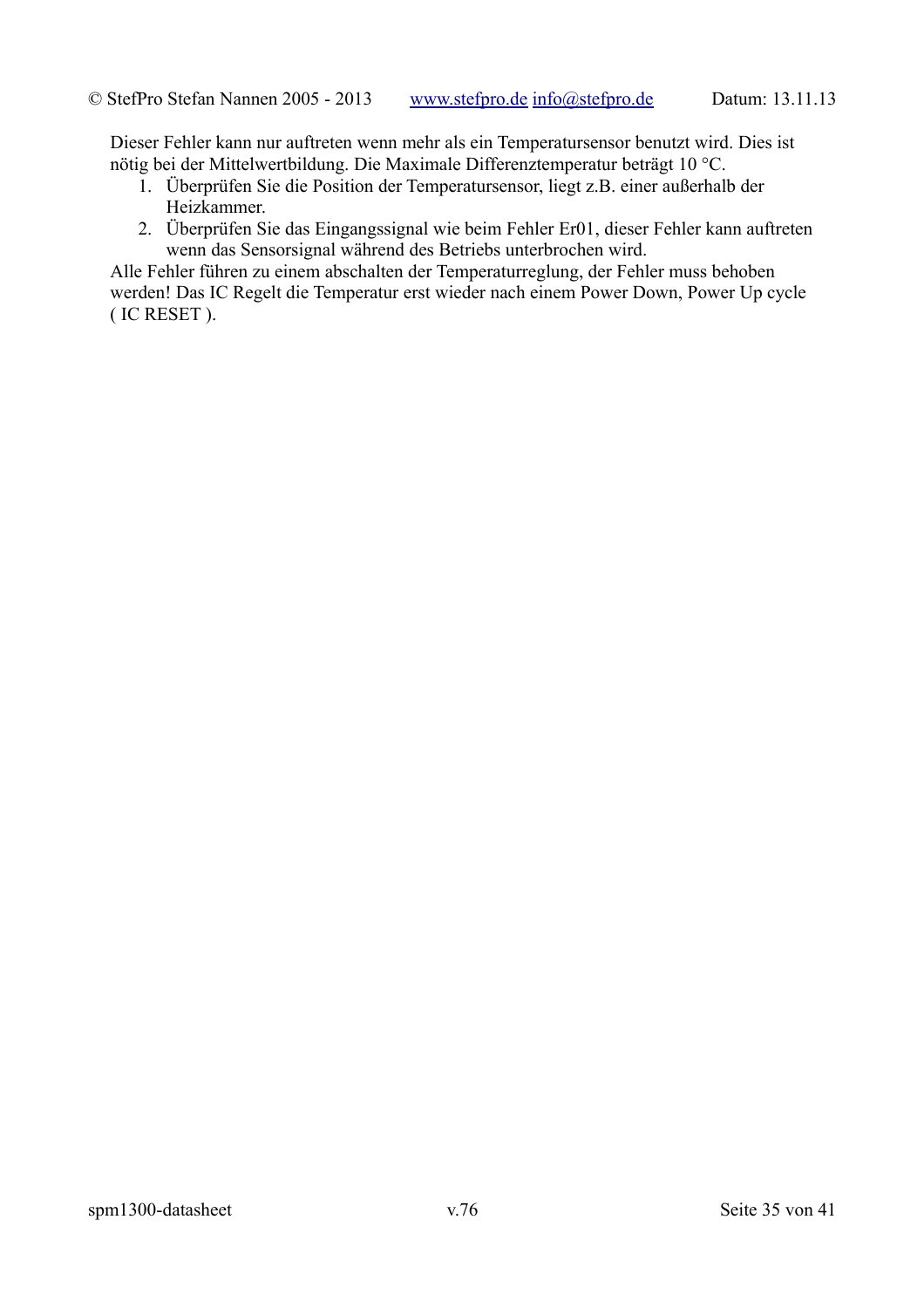# *7 segment characters - 7 Segment Zeichen*

The symbolism of each character: Die Symbolik der einzelnen Zeichen:

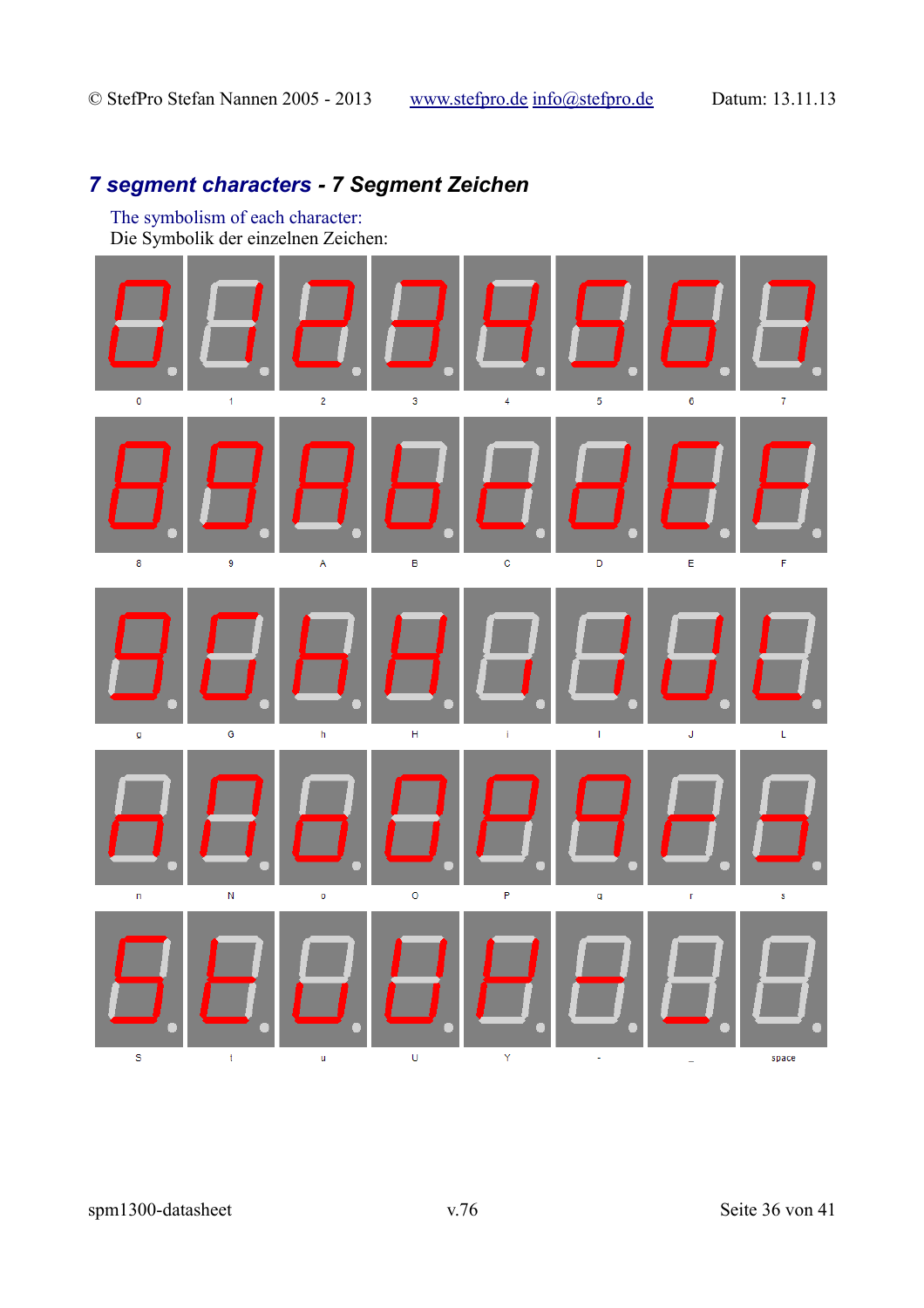# **Liability, guarantee and copyright notice**

# *Definitions*

- "Programmed IC": IC which was developed by StefPro and can only used with a minimum basic circuit.
- "Manufacturer of the whole device": The manufacturer of the whole device, the natural or legal person is mounted a device which can be made to function without special knowledge. E.G. Simple connection to the network via a euro, safety plug or by connecting to a power supply.

# *Liability*

- Although the information contained in this document has been checked very carefully for accuracy and completeness, for errors and omissions can not be held liable. StefPro reserves the right to any time change any portion of the described hardware and software features.
- StefPro delivers only the "programmed IC", a basic circuit and possibly an example circuit, but these are not tested for CE and EMC. The "Manufacturer of the whole device" requires the valid VDE, CE and EMC is comply with regulations.
- There is no liability for damages incurred directly by or in the application of the "programmed IC", as well as for damage caused by chemical or electrochemical effects of water or generally from abnormal environmental conditions.
- "Programmed IC's" by StefPro may not be used in critical equipment. At disregard exclusively the responsibility of "Manufacturer of the whole device." These include:
	- medical devices for implanting or life obtained.
	- Critical equipment for space, aerospace and traffic.
	- Other important life components or systems, where an error is fatal.
- All developed with a "programmed IC" by StefPro modules and devices must be the responsibility of the "Manufacturer of the whole device" sufficiently tested to detect any defects.

# *Safety Notes*

Because for the operation of the "programmed IC's" requires a circuit board, in the following module, the following safety instructions for safe operation are met. Since the structure of the module is outside of our control. There can be no liability, by us as a supplier of the ICs and circuit diagram, for injury or damage caused by failure to observe the valid VDE regulations and mistakes in building.

Since the built module is operated with an electrical voltage, the valid VDE regulations are complied with.

- Components and modules do not belong in the hands of children!
- The IC's may NOT directly to line voltage (or voltage > maximum operating voltage) in any case! It can be fatal! Check the maximum operating voltage!
- If the module protection class III (low voltage) corresponds, in no case voltage (or voltage  $>$ maximum operating voltage) is applied to the module! Danger to life!
- Whenever it is that safe operation is no longer possible, the module / device must be taken out of service and secured against inadvertent operation. This assumption is justified,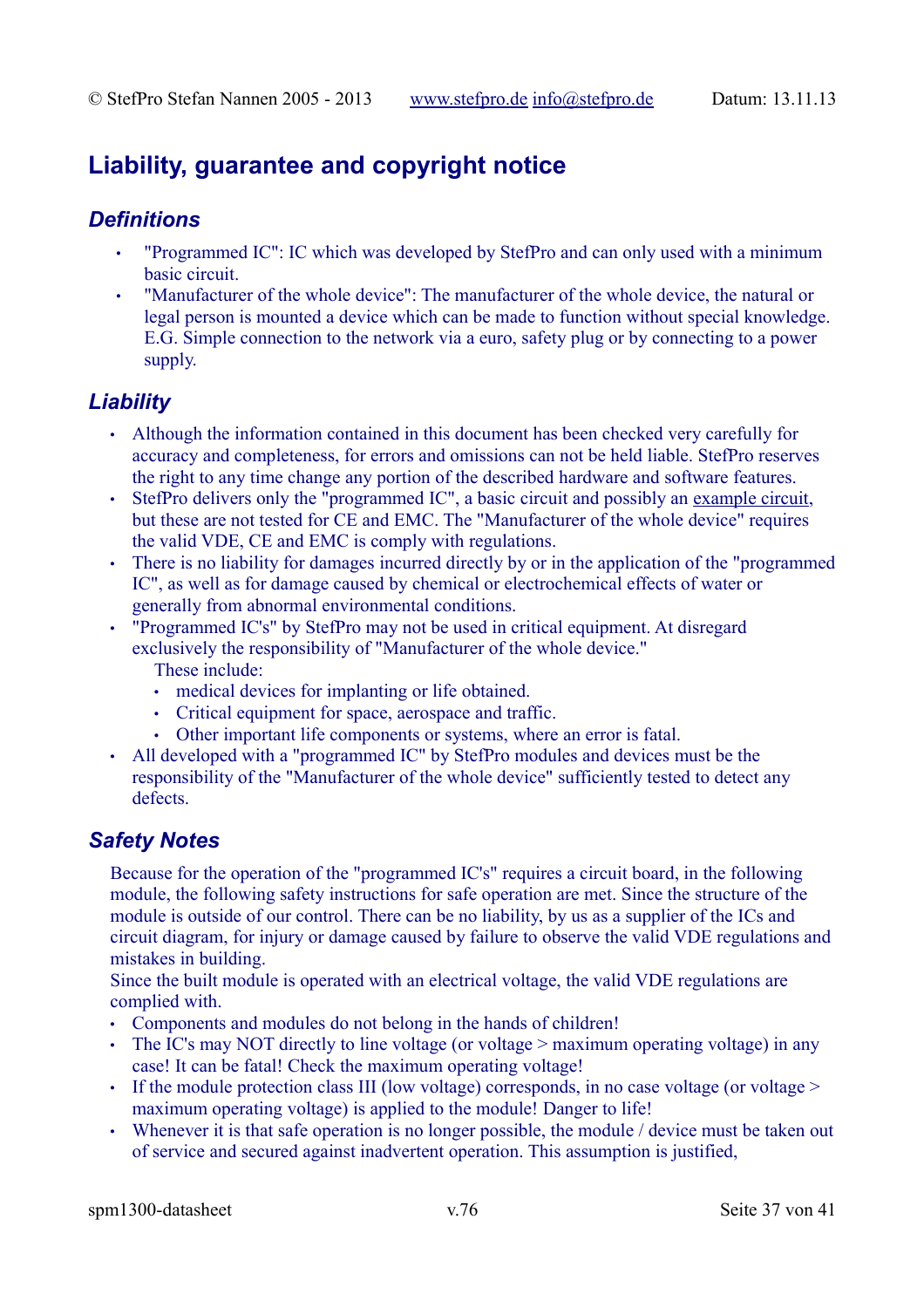- when the module / device has visible damage,
- when the module / device has loose parts
- when the module / device no longer works
- after prolonged storage under unfavorable conditions (eg outdoors or in moist environments)

Watch for correct voltage and connection of the IC's. Voltage and / or connection mistakes are beyond our control. Thus we can not assume any liability for damages arising out of it.

### *Guarantee*

- StefPro guarantees only for the programmed IC and their firmware. The guarantee and / or warranty is exclusively limited for the replacement of the IC within the guarantee or guarantee period for obvious defects in the hardware, and programming error.
- Guarantee and / or warranty does not extend the guarantee and warranty period or starts a new period again.
- Additional or deviating claims are excluded, especially claims for damages arising out of the product for damage. This will not affect claims based on inalienable rules under the product liability law.

# *Copyright notice*

The circuit and the firmware on the programmed IC's by StefPro is Copyrighted. Unauthorized reproduction or distribution of programmed IC's with this program or any portion of it. This is pursued both criminal and civil law, and may result in severe penalties and compensation for damages.

Date 17.09.2012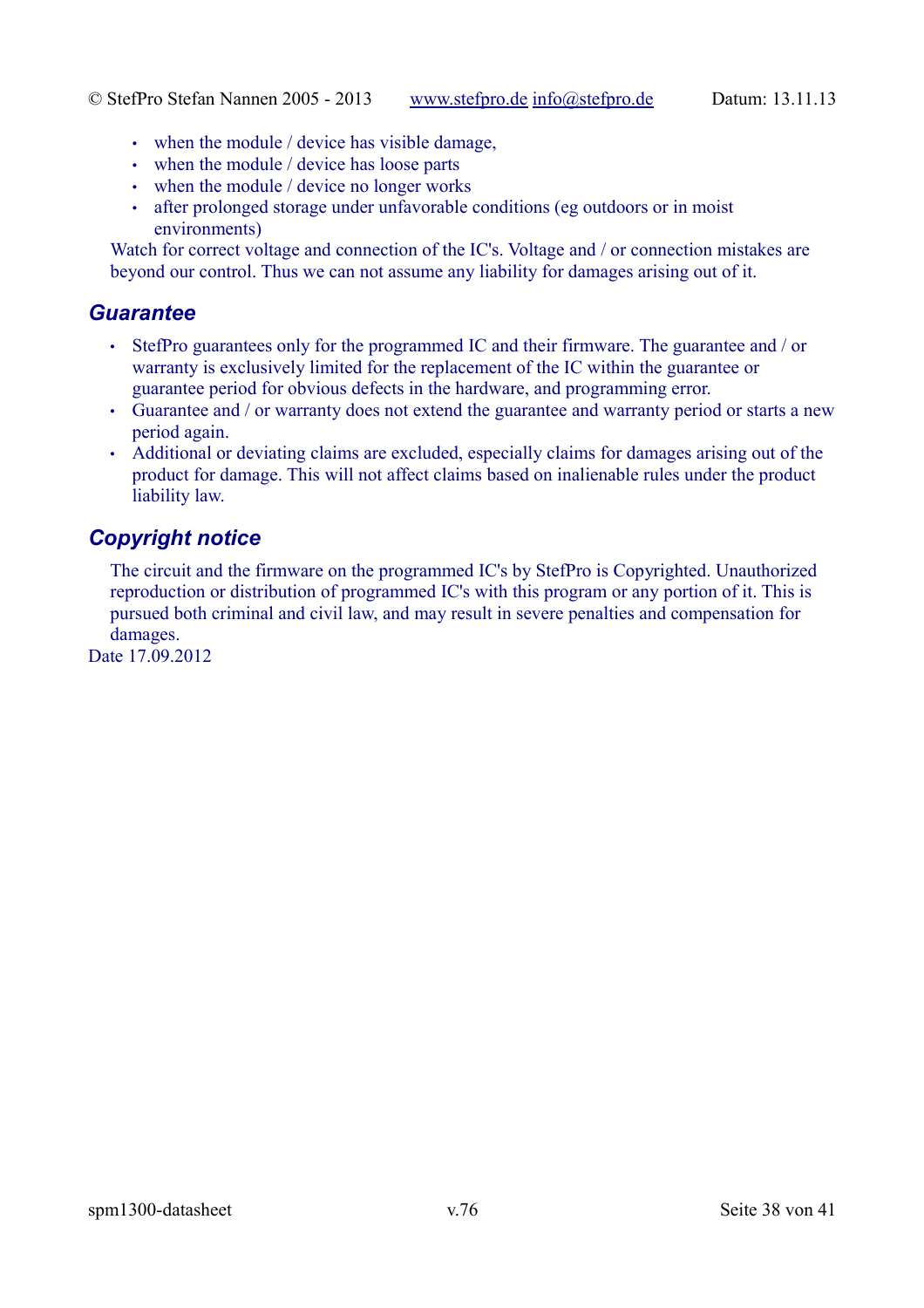# **Haftung, Urheberrechtlicher Hinweis und Garantie**

# *Definitionen*

- "programmierte IC": IC welches von StefPro entwickelt wurde und nur mit einer Schaltung zur Funktion gebracht werden kann.
- "Hersteller des gesamten Gerätes": Der Hersteller des gesamten Gerätes ist die natürliche oder juristische Person die ein Gerät montiert, welches ohne besonderem Fachwissen zur Funktion gebracht werden kann. Z.B. einfacher Anschluss an das Netz über einen Euro , Schutzkontaktstecker oder durch Anschluss eines Netzteils.

# *Haftung*

- Obwohl die in diesem Dokument enthaltenen Informationen mit größter Sorgfalt auf Richtigkeit und Vollständigkeit überprüft wurden, kann für Fehler und Versäumnisse keinerlei Haftung übernommen werden. StefPro behält sich das Recht vor, zu jeder Zeit unangekündigte Änderungen an den hier beschriebenen Hardware- und Softwaremerkmalen vorzunehmen.
- StefPro liefert lediglich das "programmierte IC", eine Grundschaltung und eventuell eine Beispielschaltung, diese sind allerdings keineswegs auf CE und EMV geprüft. Der "Hersteller des gesamten Gerätes" ist verpflichtet die gültigen VDE, CE und EMV Vorschriften einhalten.
- Es besteht keine Haftung für Schäden, die unmittelbar durch oder in Folge der Anwendung des "programmierten IC" entstehen, sowie für Schäden aus chemischen oder elektrochemischen Einwirkungen von Wasser oder allgemein aus anomalen Umweltbedingungen.
- "Programmierte IC's" von StefPro dürfen nicht in kritischen Geräten genutzt werden. Bei missachten haftet ausschließlich der "Hersteller des gesamten Gerätes". Dazu zählen:
	- medizintechnische Geräte zum Implantieren oder leben erhalten.
	- Kritische Geräte für die Raum und Luftfahrt, sowie Straßenverkehr.
	- Sonstige Lebens wichtige Komponenten oder Systeme, wo ein Fehler lebensbedrohlich ist.
- Alle mit einem "programmierten IC" von StefPro entwickelten Module und Geräte müssen in Verantwortung des "Hersteller des gesamten Gerätes" ausreichend getestet werden, um mögliche Fehler zu entdecken.

# *Sicherheithinweise*

Da für den Betrieb des "programmierte IC's" eine Leiterplatte benötigt wird, im folgenden Modul genannt, müssen folgende Sicherheitshinweise für den sicheren Betrieb eingehalten werden. Da der Aufbau des Moduls außerhalb unseres Einflussbereichs liegt. Es kann keine Haftung, von uns als Lieferanten des IC's und Schaltplans, für Personen- und Sachschäden die durch Missachtung von gültigen VDE-Vorschriften und Fehlern beim Aufbau entstehen, übernommen werden.

Da das aufgebaute Modul mit einer elektrischen Spannung betrieben wird, müssen die gültigen VDE-Vorschriften eingehalten werden.

• Bauteile und Module gehören nicht in Kinderhände!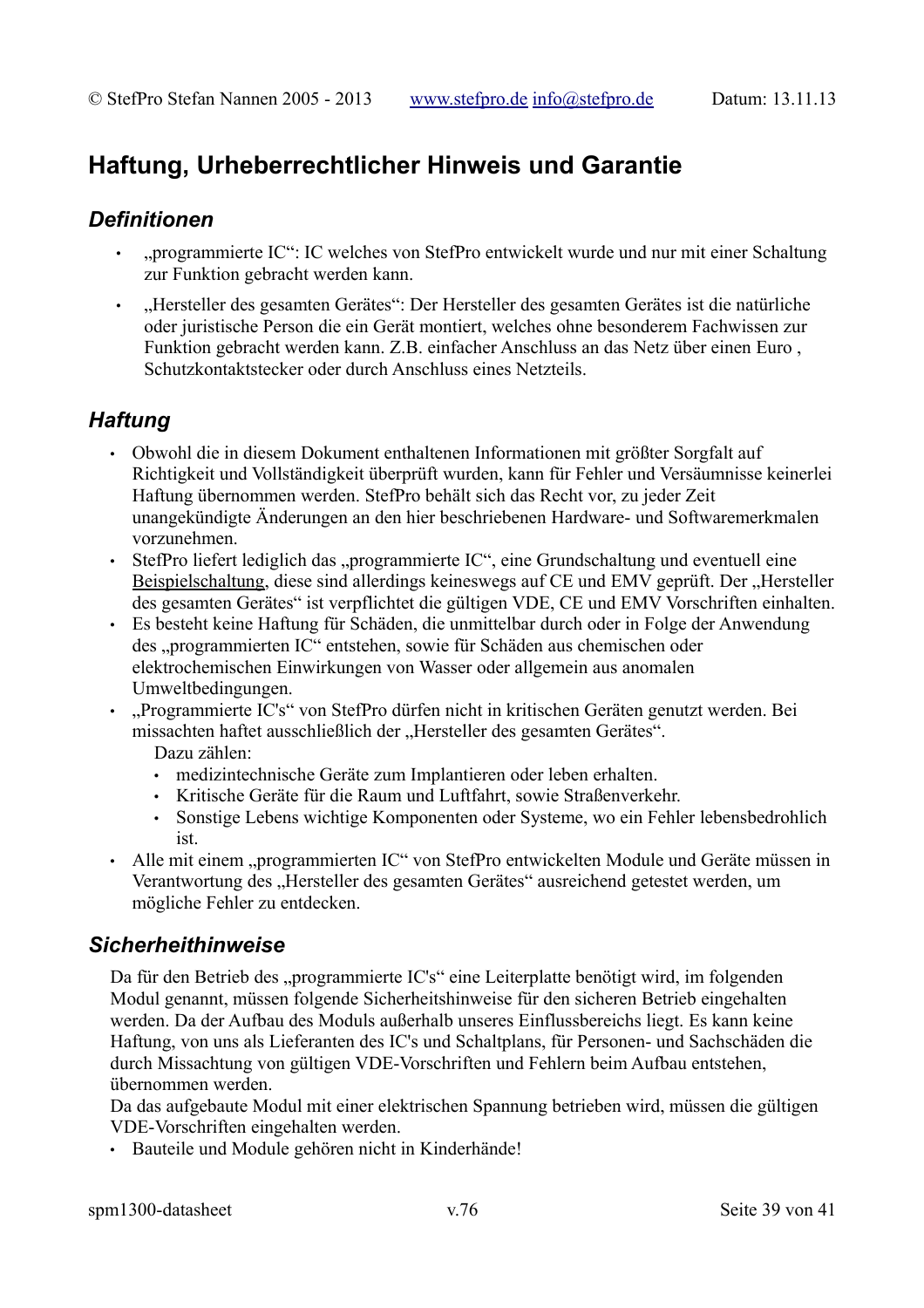- Das IC's darf auf keinem Fall direkt mit Netzspannung (Spannung > der maximalen Betriebsspannung ) betrieben werden! Es besteht Lebensgefahr!
- Wenn das Modul der Schutzklasse III ( Schutzkleinspannung) entspricht, darf auf keinem Fall Netzspannung ( Spannung > der maximalen Betriebsspannung ) an dem Modul angelegt werden! Lebensgefahr!
- Wenn anzunehmen ist dass ein gefahrloser Betrieb nicht mehr möglich ist, so ist das Modul / Gerät außer Betrieb zu setzen und gegen unabsichtlichen Betrieb zu sichern. Diese Annahme ist berechtigt,
	- wenn das Modul / Gerät sichtbare Beschädigungen hat,
	- wenn das Modul / Gerät lose Teile enthält,
	- wenn das Modul / Gerät nicht mehr arbeitet
	- nach längerer Lagerung unter ungünstigen Verhältnissen ( z.B. im Freien oder in feuchten Räumen)

Achten Sie auf richtiger Betriebsspannung und Anschluss des IC's. Spannungs- und/oder Anschlussfehler liegen außerhalb unseres Einflussbereichs. Dadurch können wir leider keinerlei Haftung für Schäden übernehmen, die daraus entstehen..

# *Garantie*

- StefPro gibt nur eine Garantie auf das programmierte IC und deren Firmware. Die Garantie und/oder Gewährleistung beschränkt sich ausschließlich auf den Austausch des IC's innerhalb der Garantie- bzw. Gewährleistungsfrist bei offensichtlichen Defekten der Hardware, sowie fehlerhafter Programmierung.
- Garantie- und/oder Gewährleistungen bewirken weder eine Verlängerung der Garantie- bzw. Gewährleistungsfrist noch setzen sie eine solche Frist neu in Lauf.
- Weitergehende oder hiervon abweichende Ansprüche sind ausgeschlossen, insbesondere solche auf Schadensersatz für außerhalb des Produktes entstandene Schäden. Unberührt davon bleiben Ansprüche, die auf unabdingbaren Vorschriften im Rahmen der gesetzlichen Produkthaftung beruhen.

# *Urheberrechtlicher Hinweis*

Die Schaltung und die Firmware auf den programmierten IC's von StefPro ist Urheberrechtlich geschützt. Unbefugte Vervielfältigung oder unbefugter Vertrieb programmierter IC's mit diesem Programm oder eines Teils davon sind strafbar. Dies wird sowohl straf- als auch zivilrechtlich verfolgt und kann schwere Strafen und Schadensersatzforderungen zur Folge haben. Stand 16.05.2011